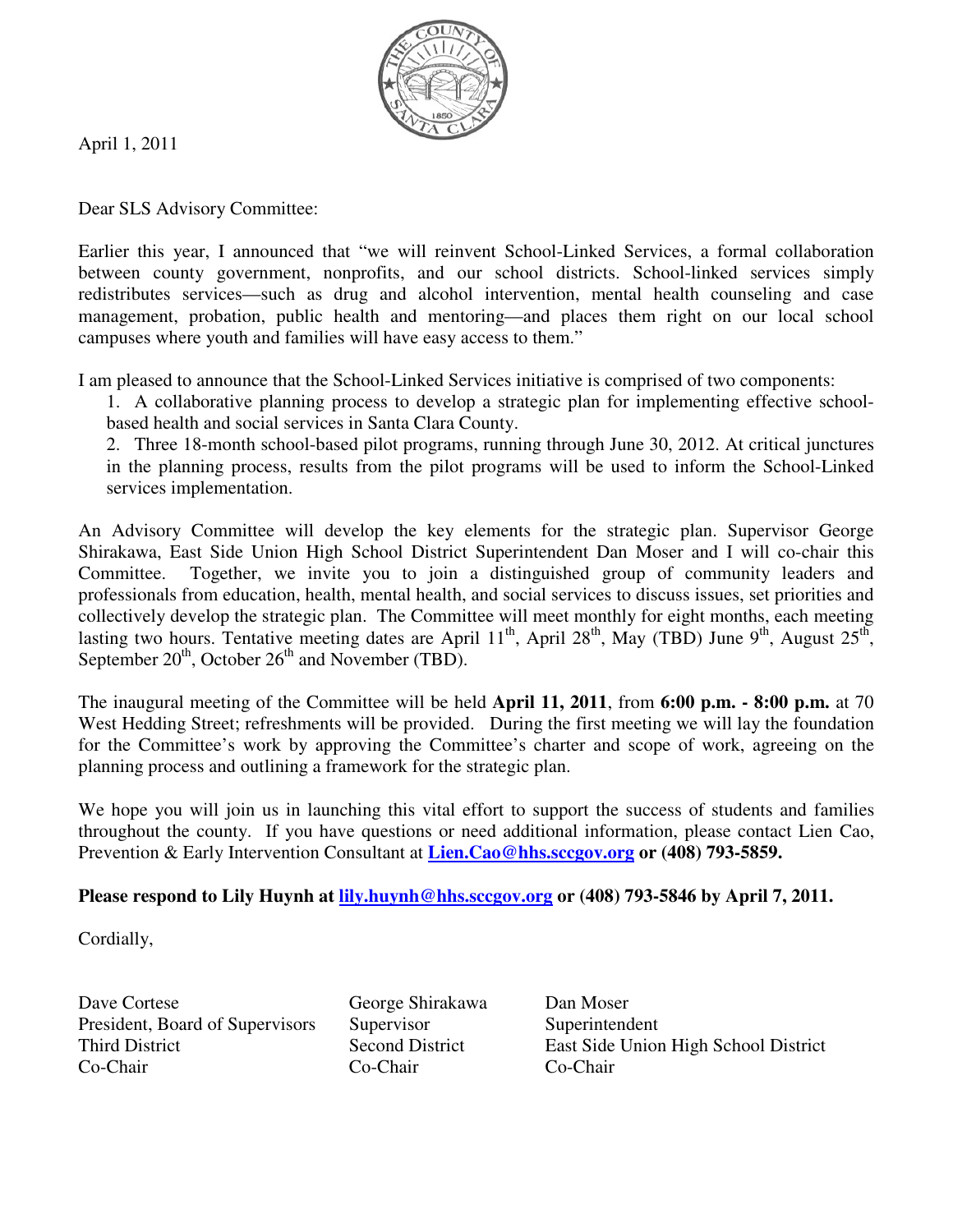# School Linked Services Advisory Committee Members

| Committee                      |                       | Organization                         | <b>Email Address</b>                                    | <b>Phone Number</b>      |
|--------------------------------|-----------------------|--------------------------------------|---------------------------------------------------------|--------------------------|
| $\overline{1}$ .               | Dave Cortese          | SCC Board of Supervisors, President  | dave.cortese@sanjoseca.gov                              | $(408)$ 299-5030         |
| $\frac{1}{2}$<br>$\frac{2}{3}$ | George Shirakawa      | <b>SCC Board of Supervisors</b>      | George.Shirakawa@bos.sccgov.org                         | $(408)$ 299-5024         |
|                                | Daniel Moser          | <b>ESUHSD</b>                        | moserd@esuhsd.org                                       | $(408)$ 347-5000         |
| 4.                             | Nancy Pena            | <b>MHD</b>                           | $n\text{ancy.}$ pena $\textcircled{a}$ hhs.sccgov.org   | $(408) 885 - 5782$       |
| 5.                             | Charles Weis          | COE                                  | charles weis@sccoe.org                                  | $(408)$ 453-6511         |
| 6.                             | Gina Sessions         | <b>SSA</b>                           | Gina.Sessions@ssa.sccgov.org                            | $(408)$ 491-6800         |
| $\overline{7}$ .               | Charis Subil          | $\overline{\mathrm{PHD}}$            | Charis.Subil@hhs.sccgov.org                             | $(408)$ 792-5075         |
| 8.                             | Sherri Terao          | <b>MHD</b>                           | sherri.terao@hhs.sccgov.org                             | $(408) 885 - 5776$       |
| 9.                             | <b>Stephen Betts</b>  | <b>DADS</b>                          | Stephen.Betts@hhs.sccgov.org                            | $(408)$ 272-6555         |
| $\overline{10}$ .              | Lori Medina           | <b>DFCS</b>                          | Lori.Medina@ssa.sccgov.org                              | $(408)$ 975-5710         |
| 11.                            | Dolores Alvarado      | CHP                                  | dolores@chpscc.org                                      | (408) 556-6605 ext 207   |
| $\overline{12}$ .              | Laura Garnette        | $\overline{\rm DEP}$                 | Laura.Garnette@pro.sccgov.org                           | $(831)$ 247-4610         |
| $\overline{13}$ .              | <b>Bill Erlendson</b> | <b>SJUSD</b>                         | Bill Erlendson@sjusd.org                                | $(408)$ 535-6264         |
| 14.                            | Nancy Birenbaum       | <b>SELPA</b>                         | nbirenbaum@mountpleasant.k12.ca.us                      | $(408)$ 223-3771         |
| $\overline{15}$ .              | Michelle Syth         | <b>SELPA</b>                         | Michele Syth@sccoe.org                                  | $(408)$ 453-6566         |
| 16.                            | Jethroe Moore II      | NAACP/BLKC                           | moore2J@att.net                                         | $(408)$ 515-1114         |
| 17.                            | Sal Alvarez           | La Raza Round Table de California    | aranchsi@cs.com                                         | $(408)$ 476-6917         |
| 18.                            | Patricia Gardner      | <b>SVCN</b>                          | particiaq@svcn.org                                      | $(408)$ 260-3915         |
| 19.                            | Patricia Chiapellone  | ARCC                                 | pchiapellone@alumrockcc.org                             | $(408)$ 240-0070         |
| 20.                            | Craig Wolfe           | <b>AMHCA</b>                         | $\c{c}$ wolfe@emq.org                                   | $(408)$ 379-3790         |
| 21.                            | Akemi Flynn           | <b>PACT</b>                          | AkemiFlynn@pactsj.org                                   | $(408)$ 998-8001 ext 303 |
| 22.                            | Dana Bunnett          | Kids in Common                       | dbunnett@kidsincommon.org                               | $(408)$ 795-3772         |
| 23.                            | Jolene Smith          | First 5                              | jolene@first5kids.org                                   | $(408)$ 260-3701         |
| 24.                            | Lisa Vieler           | $\overline{CTA}$                     | lvieler@aol.com                                         | $(408) 866 - 9494$       |
|                                | <b>Planning Team</b>  |                                      |                                                         |                          |
| $\overline{1}$                 | Nancy Pena            | <b>MHD</b>                           | $n\text{ancy.} \text{pena}(\widehat{a})$ hhs.sccgov.org | $(408) 885 - 5782$       |
| $\frac{2}{3}$                  | Sherri Terao          | <b>MHD</b>                           | sherri.terao@hhs.sccgov.org                             | $(408) 885 - 5776$       |
|                                | Ky Le                 | <b>MHD</b>                           | Ky.Le@hhs.sccgov.org                                    | $(408) 885 - 7543$       |
| 4.                             | Lien Cao              | <b>MHD</b>                           | Lien. $Cao(a)$ hhs.sccgov.org                           | $(408)$ 793-5859         |
| 5.                             | Rabia Chaudhry        | SCC Board of Supervisors, District 3 | Rabia.Chaudhry@bos.sccgov.org                           | $(408)$ 299-5030         |
| 6.                             | Gina Sessions         | <b>MHD</b>                           | Gina.Sessions@ssa.sccgov.org                            | $(408)$ 491-6800         |
| $\overline{7}$ .               | Carolyn Verheyen      | MIG, Inc.                            | $\frac{ \text{carolynv}(a)}{a \text{migcom.com}}$       | $(510)$ 845-7549         |
| 8.                             | Sarah Davis           | MIG, Inc.                            | sarahd@migcom.com                                       | $(510) 845 - 7549$       |
| 9.                             | Jean McCorquodale     | Consultant                           | $improwriter(\omega)$ gmail.com                         |                          |
| $\overline{10}$ .              | Lily Huynh            | <b>MHD</b>                           | Lily. Huynh@hhs.sccgov.org                              | $(408)$ 793-5846         |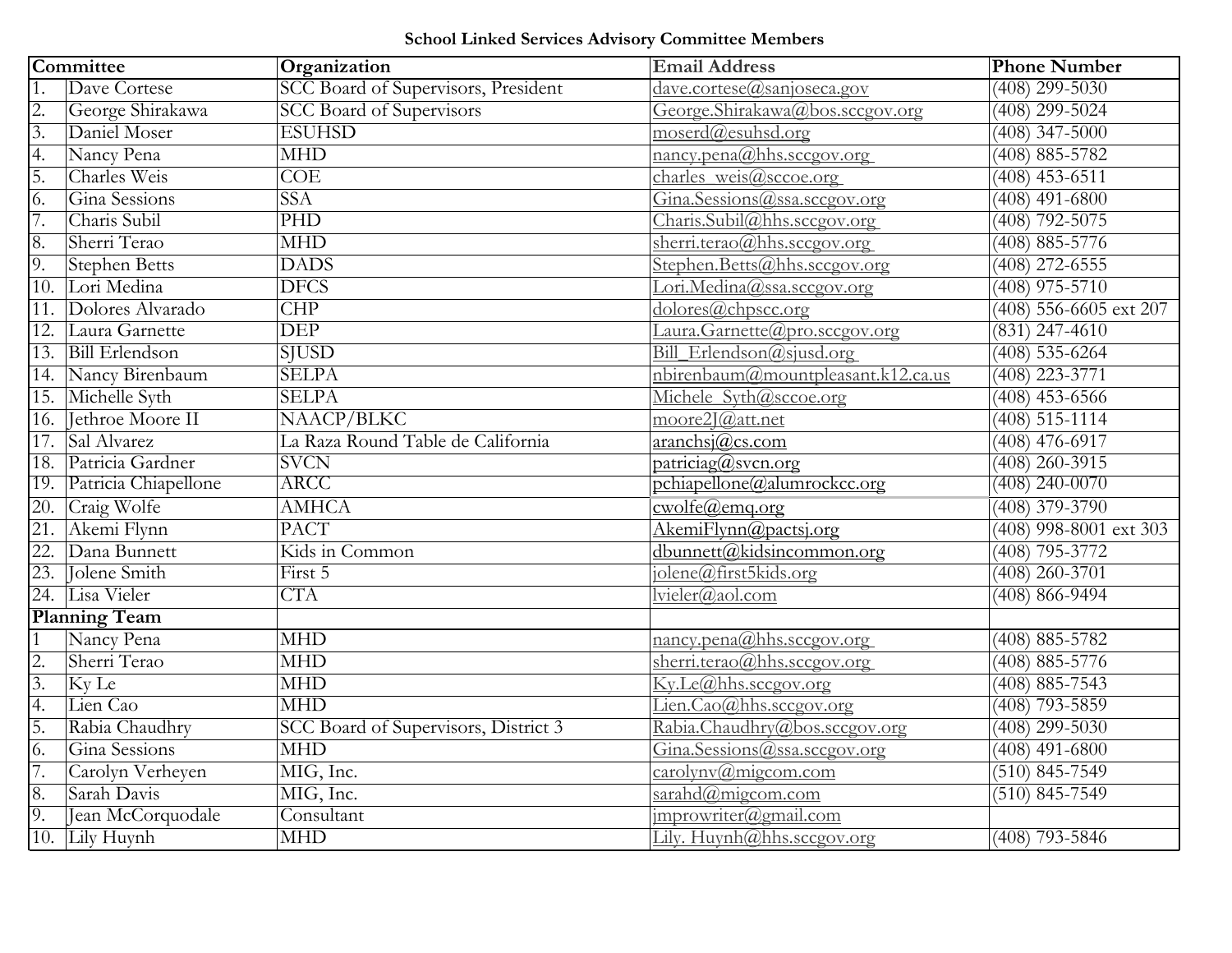#### **Collaborative Response to Budget Referral Regarding School Linked Services**

#### **Provided by Santa Clara County Social Services Agency, Mental Health Department, Public Health Department, Department of Alcohol and Drug Services, Ambulatory Care, and Juvenile Probation**

On July 16, 2010 County representatives from the Social Services Agency, Probation, Drug and Alcohol Department, Mental Health, and the Health & Hospital System convened a meeting to discuss the possible reconstruction of a School Linked Services program (SLS). A SLS program had existed in Santa Clara County until 2008, when it was closed due to budget reduction requirements in the Health and Hospital System.

#### **SLS Brief History**

The original SLS program was designed and implemented in 1994-5 in concert with Healthy Start grants secured by local schools. It was envisioned that the SLS program would implement a comprehensive system of health and human services linked with schools as a cross systems school based best practice. The program had multiple funding streams, a three tiered model of implementation which supported non-county services as well as County run services and included a short and long term sustainability plan. The sustainability plan presupposed a strong level of billing to balance the use of general funds. The three tiers of programming included various levels of community based organization (CBO) activity and the partnership of other non-County health care providers.

The program was based on a comprehensive strength based multi-disciplinary case management model. Additionally, it was implemented as a cross systems program with representatives from multiple county departments serving at each school site with different constellations of services providers (i.e. health, mental health, public health, social services, alcohol and drug), depending on the particular needs of the school and the surrounding community. The school sites were chosen based on the identification of Child Poverty Zones and clusters of risk factors that indicated high student and family need.

Across time, this program shifted to be located in one County department, and the funding streams narrowed. At the time of discontinuance, it was primarily a County General Fund program and so became a casualty of the harsh budget reduction process of the last several years.

Even though this program is no longer in existence, much can be learned from its successes and challenges. These factors should be given consideration in any planning to reinvent SLS; along with best practice advancements that have occurred in the field in recent years. It should be noted all but one of the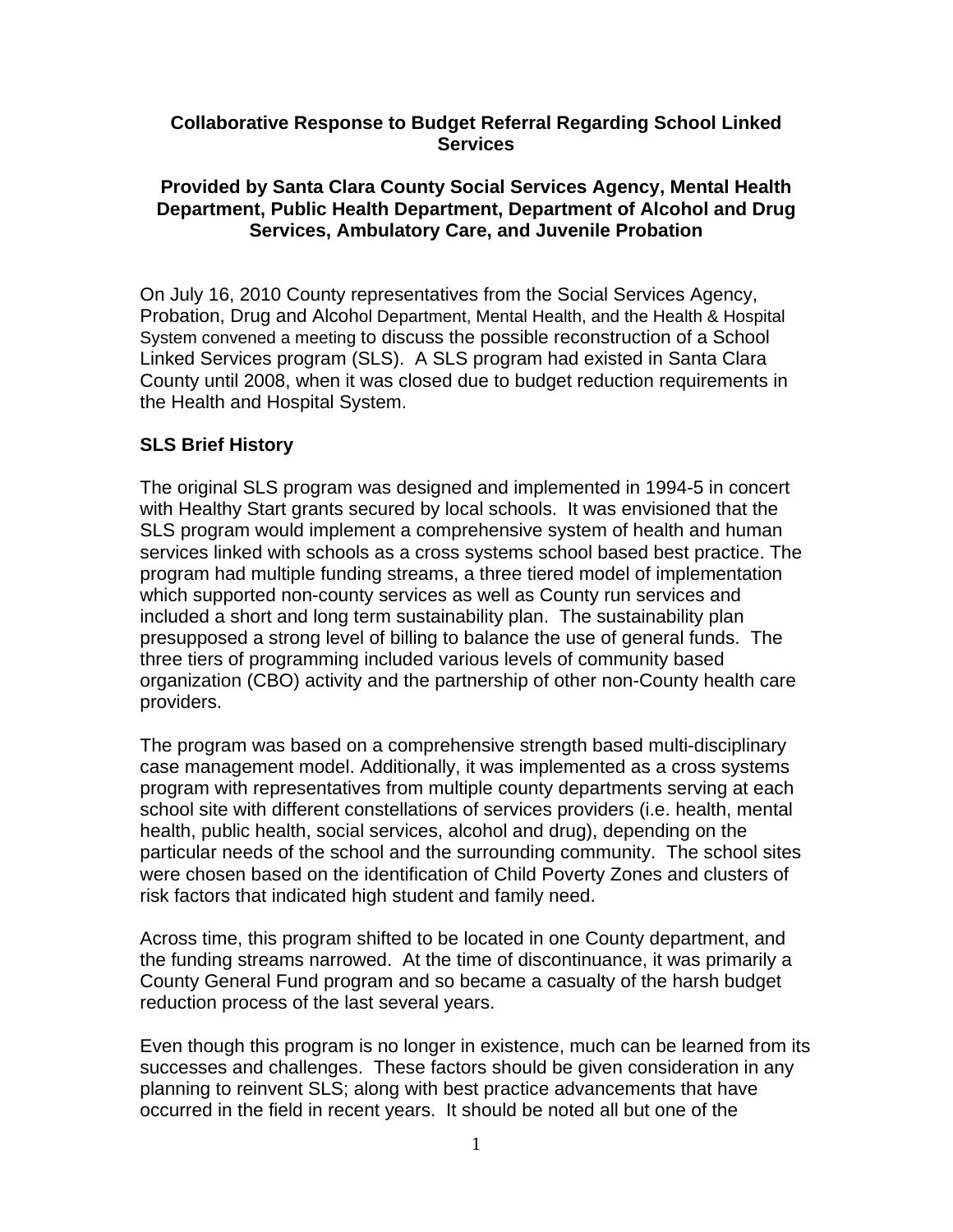representatives present during the meeting had participated in the original program, so the historical and experiential content is an important aspect of the proposals contained within this document.

#### **Primary Lessons**

The overarching principle that must guide a renewed School Linked Services initiative, from the perspective of the SLS Leadership group, is that the initiative should be born from the alignment of self identified needs of schools, County departments and other community partners who are engaged in the effort. Unless these partners share in the vision, philosophy, resource contribution, and leadership of the initiative, a new effort will face a significant risk of failure in the future. The importance of a shared commitment to support outcomes that are identified and owned by the partners involved as a new SLS initiative is considered, cannot be overstated. There are a number of examples of local school leadership initiating programs that are focused on the health of the school and the health of the family. These programs illustrate how critical the active and involved school leadership is in turning the activities of an SLS program into school, youth, and community outcomes.

The SLS Leadership group has further identified a set of critical factors presented as tenets below that any future School/County endeavors should, at a minimum, adhere to. These tenets are based on direct experience of the group members in creating and administering the SLS of the past, as well as on the group's collective view of best practice for cross systems collaborative initiatives. The tenets are outlined below and include specific related action steps.

#### *Tenet #1: SLS should emerge from/represent the mission of the County Programs*

The first addresses the issue of alignment with County mission and with the activities of the county departments. In relation to this, the recommendation of the group is that the populations targeted by a new SLS program should be consistent with those populations that are within the scope of County programs. For example, as a part of the Mental Health Department's Prevention and Early Intervention initiative, the high risk, high need areas in the County were identified. This report can be found at www.sccmhd.org. As previously noted, this is very consistent with the method used in the original SLS program planning.

#### Action #1:

Selection of District and/or Schools for Service: Two or more of the following data sources should be utilized to select Districts/Schools to receive services as the level of risk associated with these sources directly correlate with the indicators of the client population consuming County Services, therefore making the provision of service consistent with the mission of the County:

- Poverty
- Substance Abuse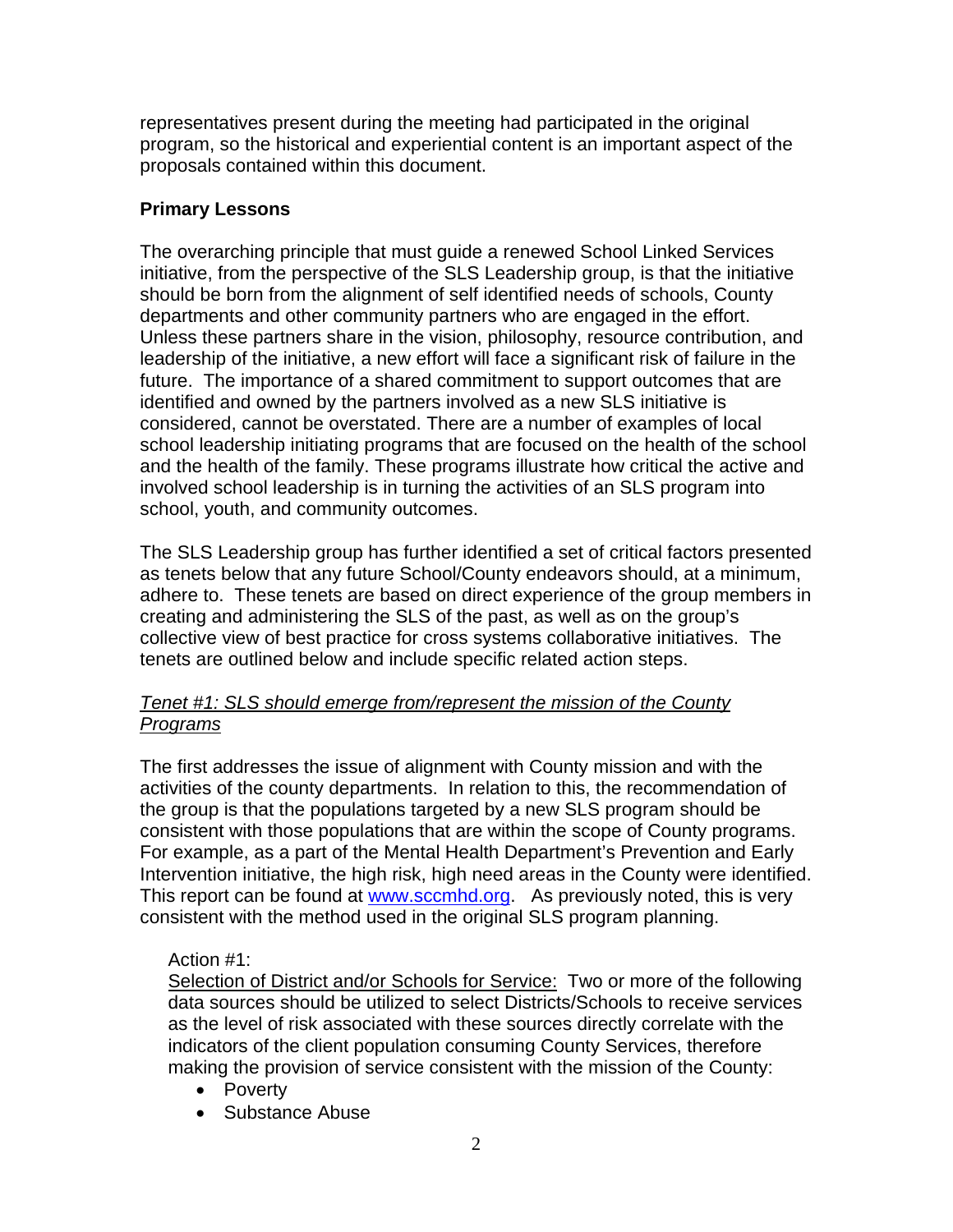- Child Removal
- Juvenile Justice
- Domestic Violence
- Mental Health Clients
- Single Parent Households
- Felony Arrests
- Teen Mothers
- Low Birth Weight Count
- School Drop Out Rate
- Low Test Scores

#### *Tenet #2: SLS should be a natural consequence of the school's self identified goals*

As stated above, past experience indicates that School/District commitment to participate is also a key factor in the successful implementation of SLS. Simply meeting the criteria above isn't enough to ensure success. In the past, services have been provided in these areas either by a board referral or because it was consistent with our mission, however the school/district did not engage fully in the program and had not necessarily identified the SLS effort as core to their current mission.

As a means to assure commitment to a planned partnership, and to assure common understanding of roles and responsibilities of the various participants in the partnership, the group recommends that for any new program or pilot, a well crafted Memorandum of Understanding be put in place.

#### Action #2:

Memorandum of Understanding (MOU): MOU's should be developed through a collaborative planning process for both district and individual school sites. The purpose of the MOU is to support the working relationship through proactive agreements and to provide clear expectations that support successful outcomes. Specific agreements within the MOU should include the following topics:

- Purpose of the collaboration
- Specific service responsibilities
- Space confidential space for meeting with students and/or families
- Data schools must provide outcome data failure to do so should result in the cessation of services
- In-kind contributions meeting space for groups, copiers, supplies, access
- District/School Staff participation Multi-service teams, consultation, referral process, participation in plan of action
- District/ School resource allocation to support the effort single point of contact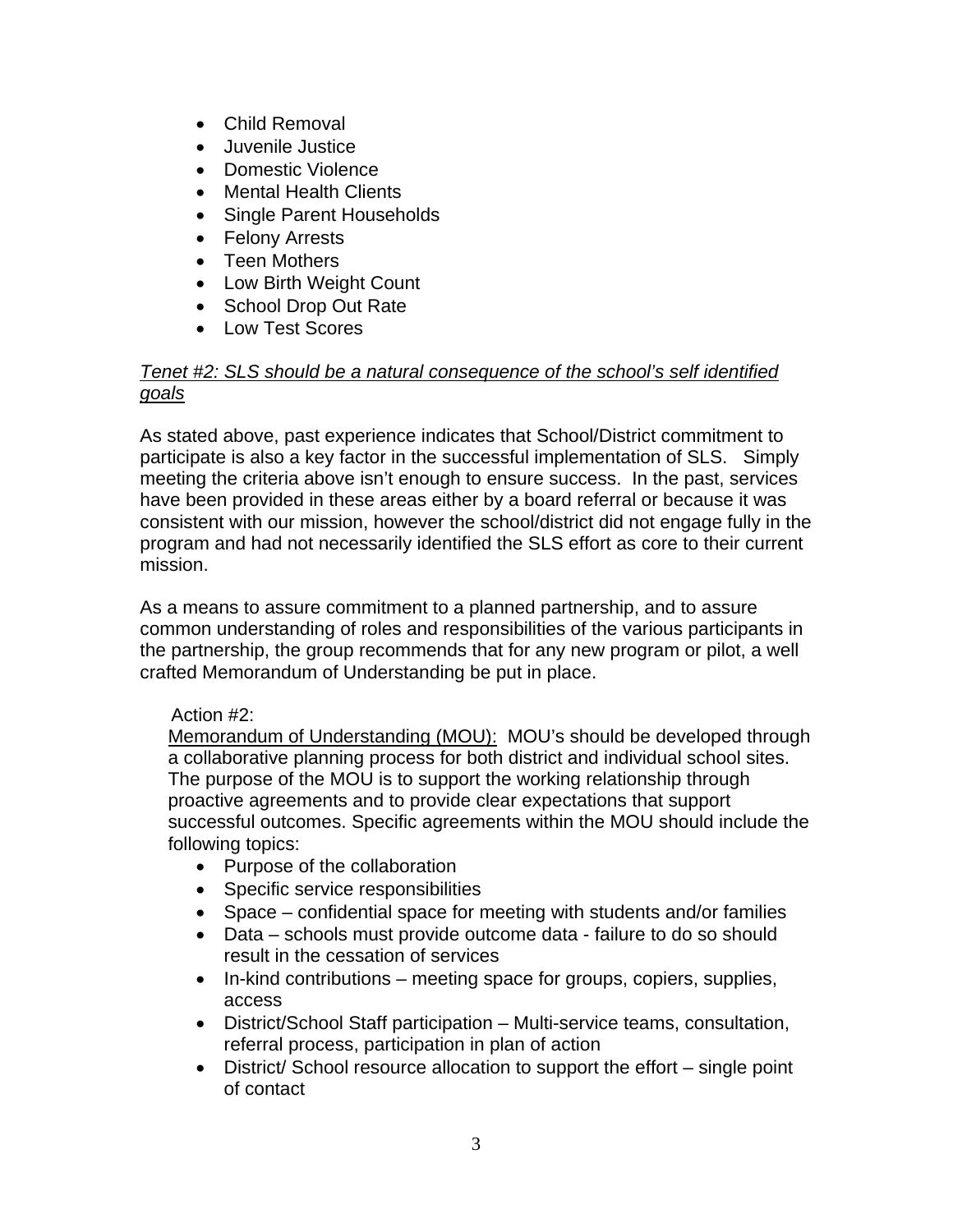#### *Tenet #3: Best and promising culturally relevant practices should be identified and used*

Santa Clara County human service departments have prioritized the integration and consistent use of best practices when they have been identified. This means that any new services offered to the community should represent the most effective and efficacious known to the experts in each Department, and this best practice must be consistent with a well considered relationship between County services and public education.

#### Action #3:

Services offered should represent the state of the art in the field delivered. Services offered should represent best practice in cross systems community capacity building, best practice in the specific practice areas being provided, and be culturally relevant and competent.

#### *Tenet #4: Programs should be outcomes driven and these outcomes must be jointly designed, measured and reported.*

The expected impact and community value of the linked services must be defined and jointly agreed upon. It is critical for partners to share the belief and expectation that the work produced in partnership will have measurable and meaningful impact within the school environment and for the youth and families served.

Further the commitment to these outcomes must be matched with an executed commitment to shared data. Data sharing in cross organizational efforts is often complex and difficult because of legal constraints and technical constraints. There must be full commitment to address these challenges to effectively measure program impact.

#### Action #4:

Shared data systems must be created to allow for assessment of program outcomes. The group recommends that the predominant outcomes associated with School/County partnerships should center on attendance, health, scholastic achievement, and parent involvement

#### *Tenet #5: Programming should be wellness oriented and focused on prevention*

Often there is a desire to alleviate a troubling symptom of a deeper issue for immediate relief and/or to obtain a specific outcome. The members of this group would challenge our own system to hold strong to determining the root cause of serious issues and build programs that address those issues whenever possible. Prevention should be at the forefront of work with students and family members.

Action #5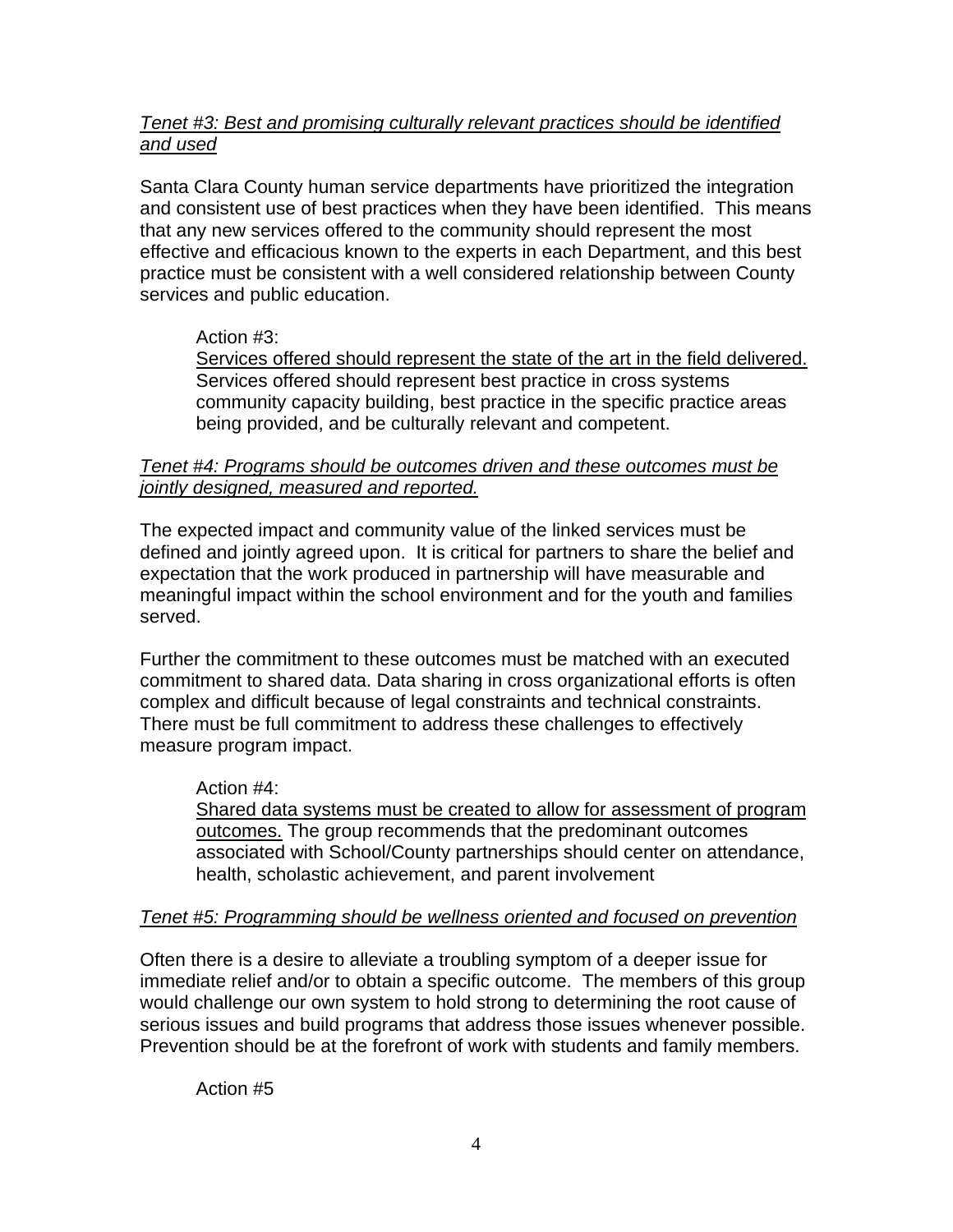Emphasize Prevention: To the extent possible services should be preemptive and should address factors that are associated with later deficits in school engagement or achievement.

#### *Tenet #6: Program staffing models should support teaming and effective collaborative processes*

Familiarity among partnering staff, shared commitment to outcomes, and cross training of staff, are critical components of a successful cross organizational program. Time and shared experiences are necessary for the program to mature and become embedded in a culture. School linked services can occur in various ways, with a variety of touch points between partners. This group recommends that any SLS efforts use, as a measure in the program development and implementation process, a standard relating to teaming and partnership building.

Action #6 Staffing models and oversight mechanisms should support the development of collaborative practice in the context of the evidence based that is chosen.

#### *Tenet #7: Financing and Sustainability should be planned from the beginning of the program*

New program design and development should be done with fiscal sustainability as a primary concern. Program costs should be balanced with program benefits and the design of service delivery should include potential reimbursement strategies.

The decision to reconstruct SLS should be done in the context of the expected and demonstrated outcomes of the program.

Action #7

Define funding assumptions and outline sustainability strategies for new program pilots: Any new program model should also include a detailed description of funding strategies, and a method for monitoring ongoing soundness of the funding paradigm. Existing effective county run services may be leveraged but should not be replaced by the new programming unless there is compelling evidence that better outcomes can be achieved.

#### **Current County School Based Programs:**

It should be noted that School-Linked Services was just one of the many successful School/County initiatives that have occurred over the years. A sample of the current types of school based or school linked services currently being delivered by County departments is presented in the attached service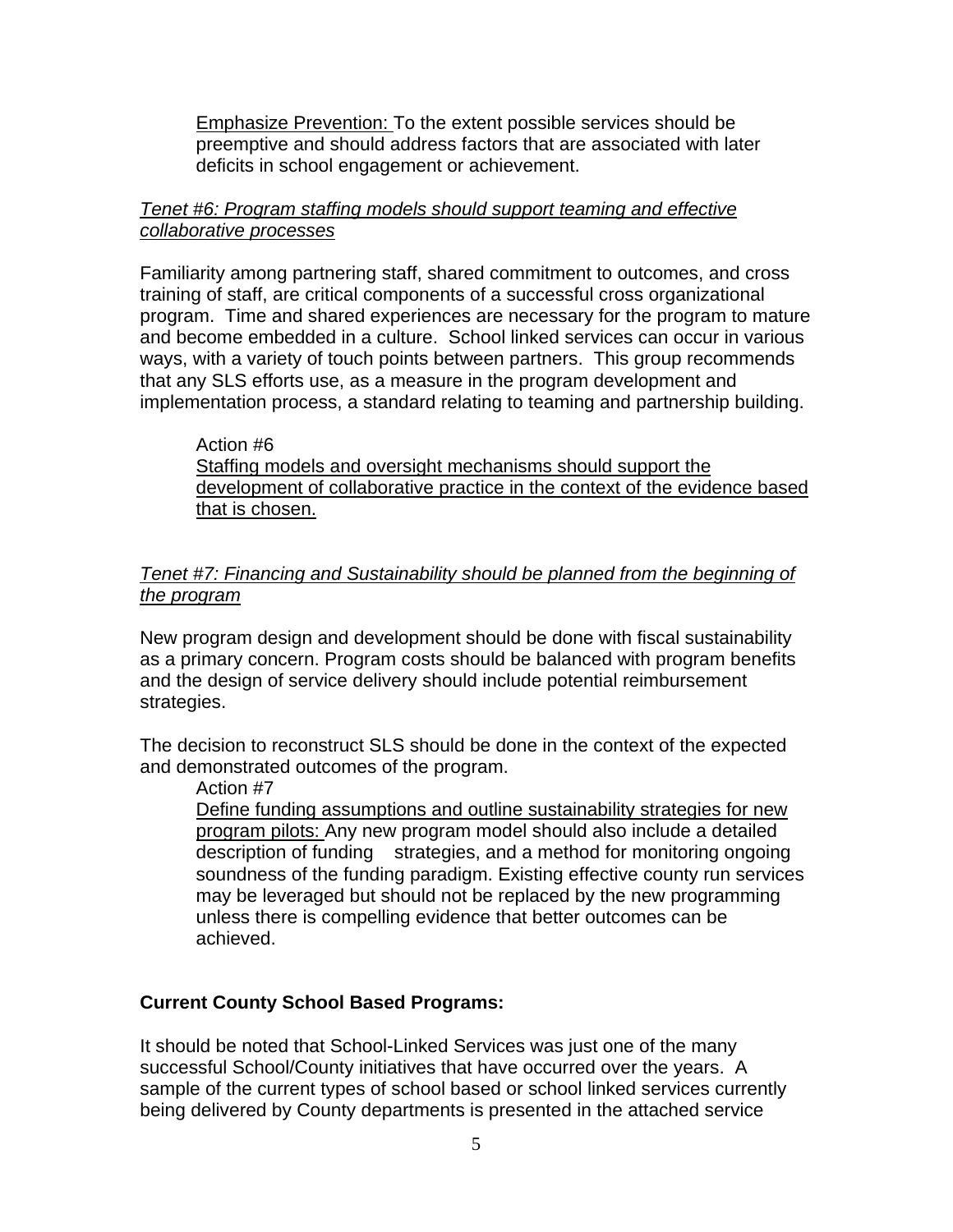inventory. This listing of services is not comprehensive, but rather illustrates how departments are executing their mission related goals in partnership with local school districts and the County Office of Education. It can be found at the end of this document in Appendix A.

#### **Funding Issues:**

SSA and Mental Health were asked to consider the potential benefits of including the SLS initiative in the rebidding process of the Status Offender Services (SOS) contracts, and the more diverse group of contracts managed at SSA traditionally labeled as County General Fund Contracts (CGFC). The SOS contracts are program specific and currently include services connected to schools. The SOS programs are targeted to serve youth who are engaged in behaviors such as truancy, runaways, curfew violations and other behaviors that do not rise to the level of community concern that warrant probation involvement. The CGFC funds a diverse set of small contracts that support services to children and families across the County and across multiple types of programs.

The County General Fund Contracts executed by SSA are traditionally procured as a set of small broad based contracts which support safety net services. The funding for these contracts has been separated into four categories which support services in the following areas: domestic violence intervention, children and family services, homelessness, and seniors and disabled. These areas were defined two procurement periods (6 years) ago to represent funding priorities of the Board of Supervisors in office at that time. These funds are intended to support the strategic goals of the County governing body.

If these funds are to be considered in the SLS intuitive, it is the recommendation of SSA that the this only occur with the portion of funds currently targeting children and families. The Domestic Violence contracts are funded with multiple funding pools, and so should remain somewhat separate. The Aging and Disabled services and the Homeless services should remain targeted to those very important county priorities.

The possible processes by which these funds could be focused are described below in conjunction with the recommendations regarding approach to the implementation of a new SLS initiative.

#### **Potential Approaches:**

Recognizing the current fiscal environment and the General Fund cost of providing School-Linked Services the group presents a number of alternative approaches to taking this agenda forward. These approaches entail different levels of County commitment of funds. Funding implications are included in the approach.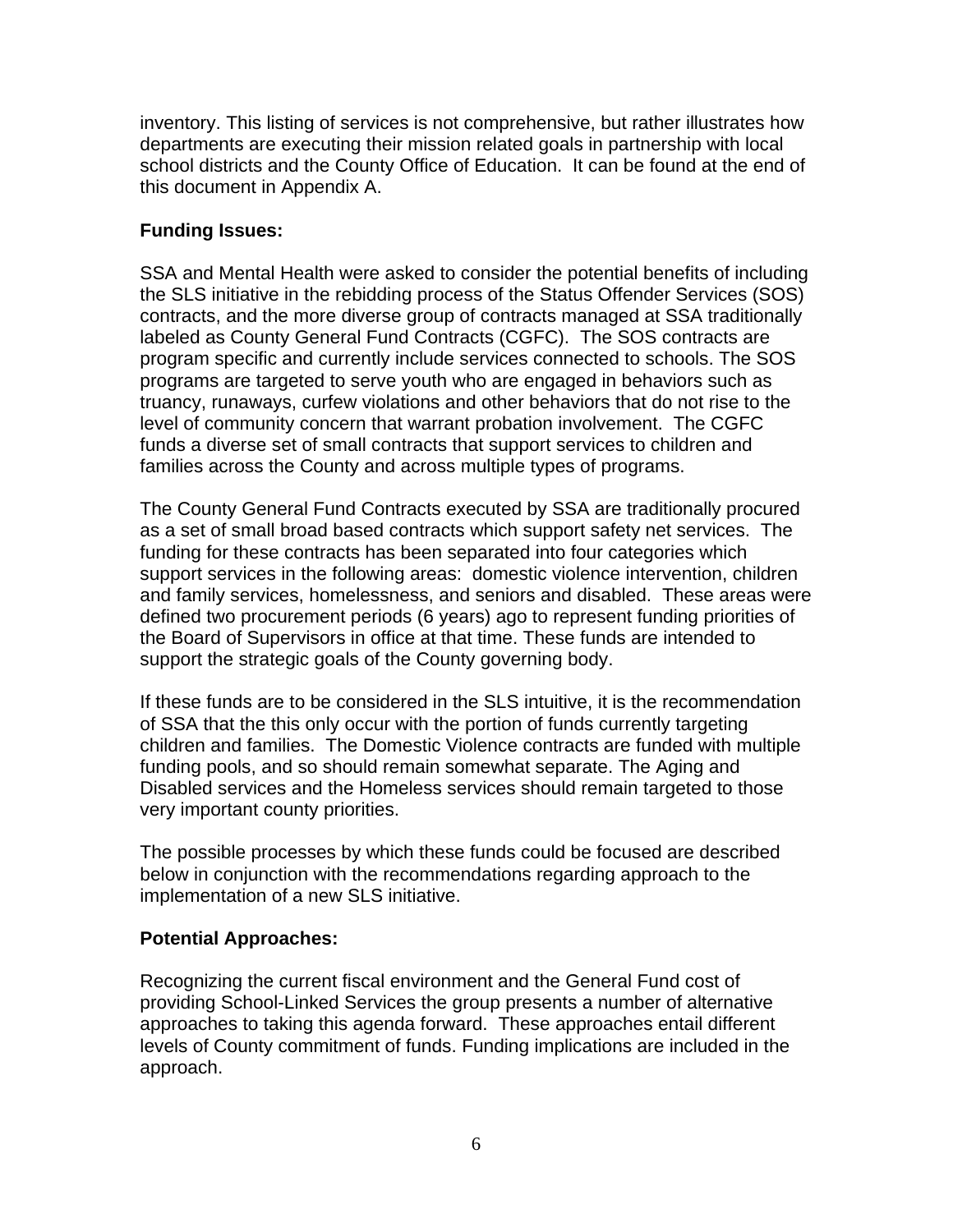- 1) Coordinating existing County School based and school linked services across departments to build synergies and develop strategies to leverage or braid funding. This approach requires minimal new funding. The primary cost of this would be the creation of a coordinating position to engage the county departments in the collaborative work. No additional service delivery is assumed in this recommendation. It is thought that over time, effective coordination could reduce duplication of effort, increase alignment of goals across the county programs, establish effective relationships with key school districts, and build interconnections with school based programs that are provided through non-county organizations.
- 2) Develop mutually funded efforts that maximize resources though leveraging school finds with other funding streams such as medical. This option requires a concerted discovery and planning process with schools to identify areas where school funding could be braided with or leveraged against county accessible funding. This option would ideally include a cross county coordinating function to assure alignment and lack of duplication of services across departments.
- 3) Develop a full scale intensive intervention pilot. Pick a high need school or schools to pilot a model an intensive intervention program. In this approach a small, but full-scale program model can be tested. This option would require a substantial amount of County fiscal support. While there is the opportunity to leverage some Medi-cal funds in the program, there is a likely a significant requirement for County General Funds. The budget for this program would be based on the best practice model(s).
- 4) Pilot a model program that is designed for prevention and early intervention and do a more broad scale county wide pilot of the program.
	- a. This option would require a substantial amount of County fiscal support. While there is the opportunity to leverage some medical funds in the program, there is a likely a significant requirement for County General Funds. The budget for this program would be based on the best practice model(s).

#### **Contracting Implications:**

There are three approaches that can be taken to the upcoming RFP process for CGFC and SOS programs. These are:

a. The RFP can include a requirement that all proposals must describe how their services will link with schools who serve the above mentioned targeted school populations. RFP's would then be evaluated with that as one of the scoring categories. This option is the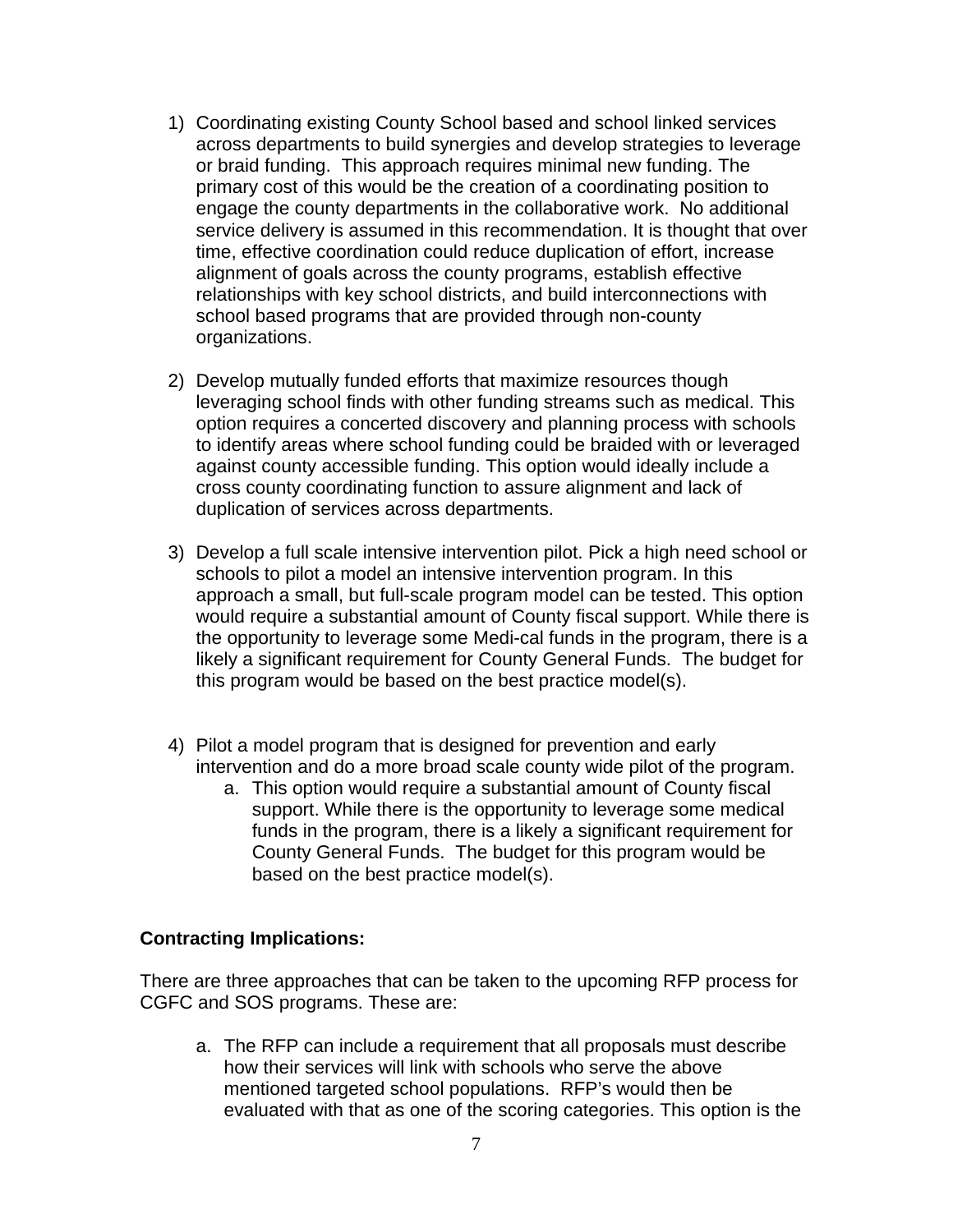least time consuming, and easily implemented. This option does not provide for a focused coordinated approach to using county funds for a planned school linked services model.

- b. A brief and targeted planning process can be initiated that allows for key stakeholder input. The purpose of this process would be to arrive at high level agreement on program model and funding priorities. In this scenario, an RFP plan for the SOS and CGFC programs would be in place for an RFP cycle to be funding at the beginning of FY11-12, thus allowing inclusion of consideration of this funding pool in the FY2011-12 budget.
- c. A longer, although still time limited, stakeholder planning process would be initiated which would focus on the development of system wide strategies and a multiyear plan for implementing best practice school linked services. The lengthier planning process would allow for a more in depth review of community needs, a review of cross system best practices, and the development of a guiding plan that would more fully outline programmatic an funding recommendations. The RFP process for the SOS and Children's and Family funding pool of the CSFC would be delayed anywhere from 6 months to 1 year. Of note is the potential risk this poses for the funding pool as it would not have been contracted out in time for the FY 2011-12 budget process.

#### **Summary:**

Finally, regardless of which approach to restarting School Linked services is chosen, the group recommends that a planning process take place to define the purpose and goals of the program. This process, however lengthy or brief should include primary stakeholders including members of the community and youth. This should include school district leaders, representatives from independent health care organizations, philanthropic organizations and other potential funders as well as the County representatives who have crafted this response. The planning process should be used to shape the direction of the implementation as well as to vet potential funding mechanisms.

In support of this recommendation, the Mental Health Department has offered to set aside 250,000 in this fiscal year to support a strategic planning process either brief or more intensive. This would provide the resource to engage the key stakeholders in a process of commitment building to support the successful launch of an SLS program.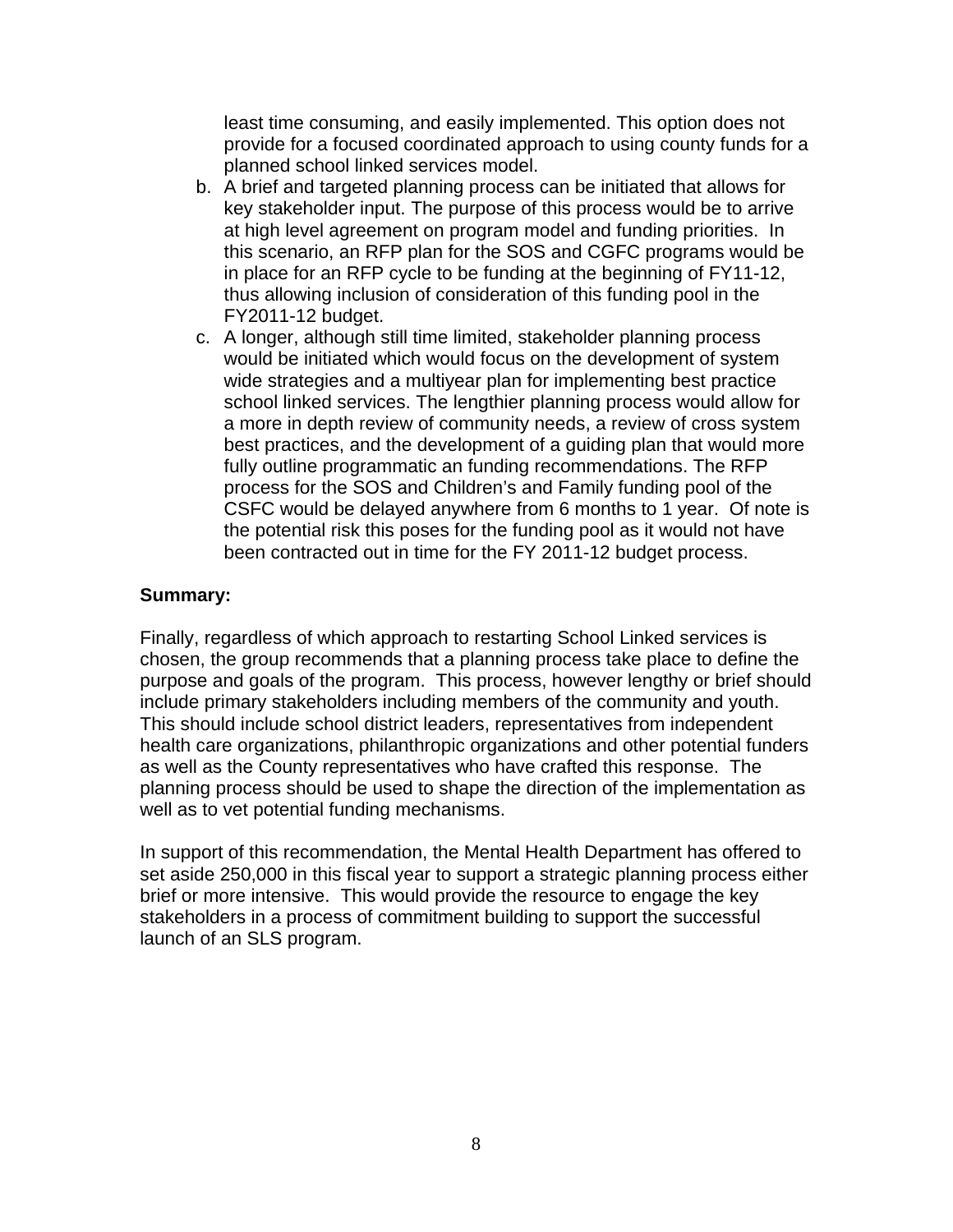#### **Appendix A: Current School Based Programs**

#### **School-Based Interventions by the Santa Clara County Public Health Department, Nutrition and Wellness Programs**

#### Steps to a Healthier Santa Clara County Program:

The Public Health Department received a multi-million dollar, five-year community-based, chronic disease prevention grant from the Centers for Disease Control and Prevention (CDC). The purpose of this grant has been to reduce three major chronic diseases – diabetes, asthma and obesity by working with and across schools, worksites, healthcare systems, and with community organizations.

By addressing the root causes of these diseases, physical inactivity, poor nutrition, and tobacco use, Steps to a Healthier Santa Clara County Program has had the following results in five funded school districts from 2004-2009.

Steps funded the following school districts over five years:

- *Alum Rock Union School District, 28 schools, 13,400 students*
- *East Side Union High School District,* 23 high schools, 24,728 students
- *Franklin McKinley School District, 16 schools, 9,962 students*
- *Mt. Pleasant Elementary School District, 6 schools, 3,008 students*
- *San Jose Unified School District, 40 schools, 30,663 students and 14 additional charter/continuation schools/home study programs*

In the initial years of this grant, school districts focused primarily on education in the classroom, student assemblies, school events and health fairs, and teacher training and development, and work on creating school wellness policies. In the later years of this grant, school districts focused their work on organization, systems, and policy changes which included: implementation and monitoring of school wellness policies, offered alternative options for physical activity, mandated PE standards, and established Coordinated School Health Councils or Wellness Teams at the district levels.

Summary of Steps Major School-Based Accomplishments:

- Established and strengthened wellness policies implemented in 3 of the 5 funded school districts
- School Health Index (SHI) implemented in all 5 funded school districts SHI completed in 91 schools and 63 schools in two districts were reassessed to evaluate change
- Coordinated School Health Councils (CSHC) or Wellness Teams established in 5 funded school districts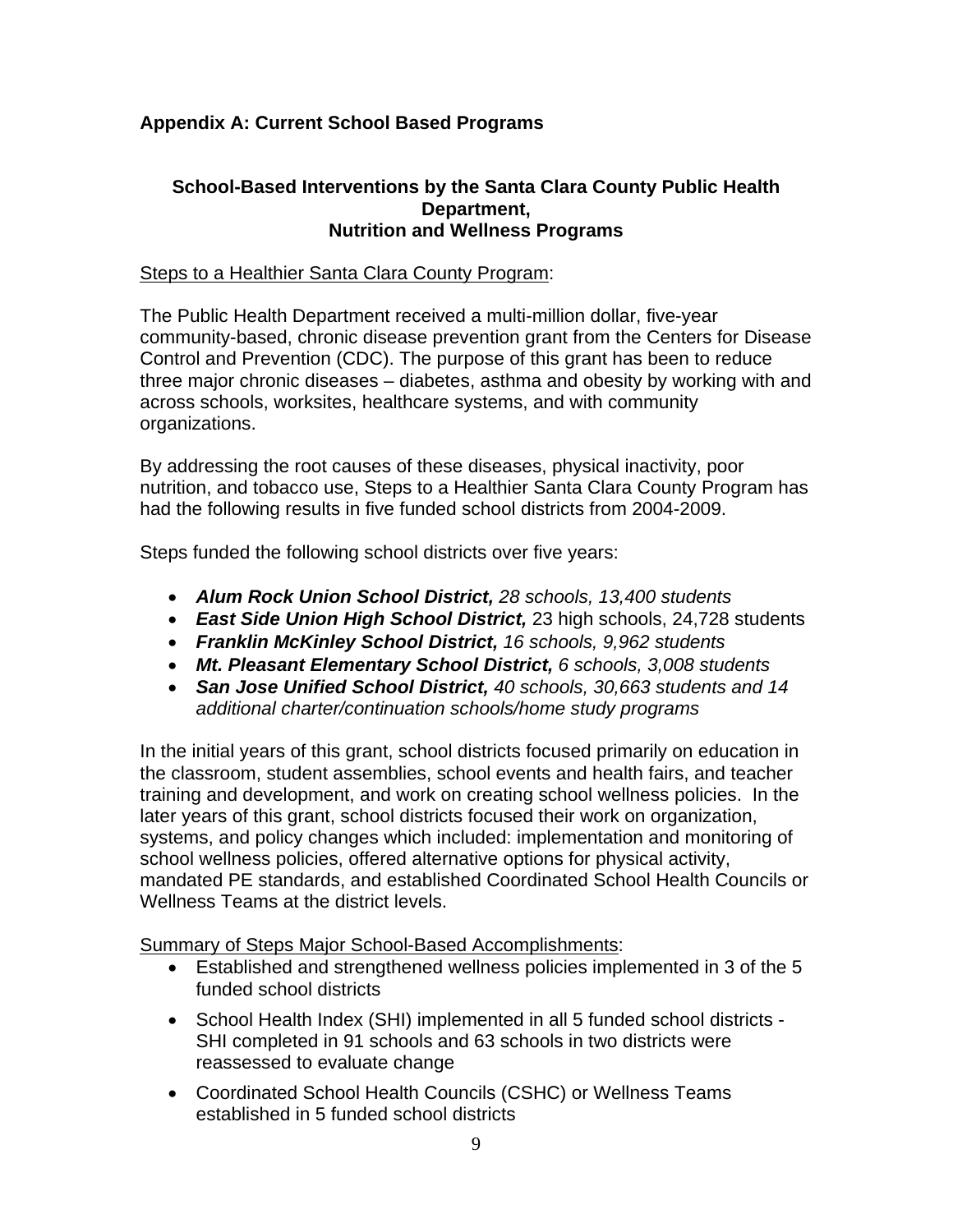- Mandated physical education minutes were enforced in all funded school districts which have resulted in improved Fitness Gram scores.
- Alternative types of physical activity were offered in all funded school districts.
- Distributed, supported use and implementation of the Santa Clara County Office of Education's *fit for learning* resource guide, which contains educational resources that are organized into monthly themes and integrated with the California State Standards & Framework, to funded school districts and teachers and parents who have been trained and supported to be *fit for learning* Champions on each of the participating campuses.
- Jointly developed and implemented trainings with Santa Clara County Office of Education for schools on several topics including nutrition education, school wellness policies, and coordinated school health.
- Supported creation and distribution of the *Tools for Schools* resource guide to help parents and teachers better understand their school's wellness policies.
- 185 chronic disease prevention teacher trainings and professional inservice days conducted in all districts
- *Asthma 101 trainings* reached 472 nurses, teachers, and health aides in 4 of the 5 school districts
- Fitness campaigns held in 3 school districts and reached 12,964 students & faculty
- 3 school districts opened school grounds for after school programs and the general public during non-school hours which impacted 31,326 students & families
- 1,654 classrooms received nutrition and tobacco prevention education
- 67 student assemblies conducted in 3 school districts
- 192 peer educators trained 14,577 students on chronic disease prevention topics
- 75 family-centered classes reached 5,133 parents and students
- Two districts participated in annual "Walk and Bike to School" events

#### South County Nutrition Project

The Public Health Department has been committed to working in the south county area on nutrition and obesity prevention strategies for over eight years through a variety of funding sources which includes First 5 and Regional Kaiser. There been a strong partnership with Gilroy Unified School District. The Public Health Nutritionist has worked with the students, teachers, food service staff, administrators, parents and school board members to provide education and advocate for healthier campuses. Efforts have connected community needs with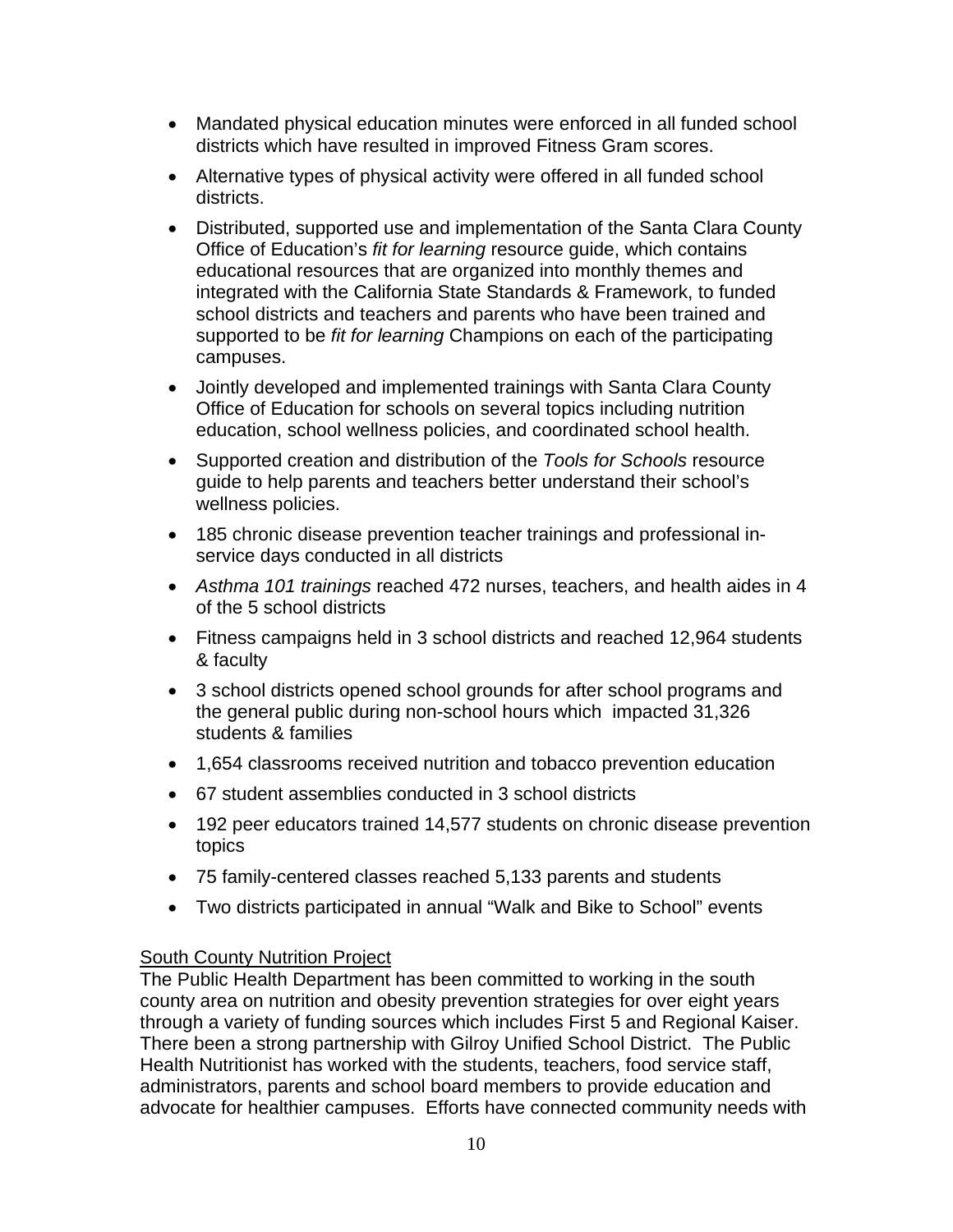school representatives and other community based organizations to meet the needs of Gilroy youth and their families.

The initial work was done with the school district and was focused primarily on parent education and care coordination as well as student assemblies, school events, health fairs, and teacher trainings. More recently the work with school districts has focused on organization, systems, and policy changes which included: implementation and monitoring of the school wellness policy, offered alternative options for physical activity, and participated in the Health Advisory Council at the district levels.

#### California Project LEAN (Leaders Encouraging Activity and Nutrition)

This program focused on improving the food and activity environment in school communities in this county. Over the 20 years of Project LEAN funding, staff worked to increase access to healthy foods and physical activity options in community settings and schools across the county. Initially this program was designed for classroom and community based events and education. Project LEAN staff worked with high school students providing nutrition education as well as youth engagement and empowerment. In addition, Project LEAN maintained a Bay Area Region wide coalition on nutrition which has evolved into Bay Area Nutrition and Physical Activity Collaborative (BANPC) which has over 200 members engaged from the six Bay Area counties. BANPAC has been a leader in promoting health initiatives and policies such as school wellness, healthy eating, health vending, and the Sugar Savvy Rethink Your Drink Soda Free Summer Campaign.

- Worked with school boards' on the adoption of healthy nutrition policies prior to the federal mandate for local school wellness polices
- Successfully engaged youth to improve the nutrition and physical activity environments and increase the number of healthy foods at high schools
- Supported school district policy to increase physical activity and to offer physical education before, during and after school
- Engaged parents in local school wellness policy in order to improve the food and physical activity environments at their children's schools
- Supported limiting the availability of unhealthy drinks through promoting policy changes that limit the sale of sugar-sweetened beverages in public schools

#### Champions for Change - Network for a Healthy California

One of several campaigns, Children's Power Play!, targets low-income, schoolaged youth and is designed to improve children's short-term health and reduce their long-term risk of chronic disease, especially heart disease, cancer and obesity. This campaign is designed to motivate and empower children ages 9 to 11 to eat the recommended servings of fruits and vegetables and to get regular physical activity every day. Campaign efforts include working with school faculty, administrators, and parents to help create school and community environments in which practicing these behaviors is both easy and accessible. Activities also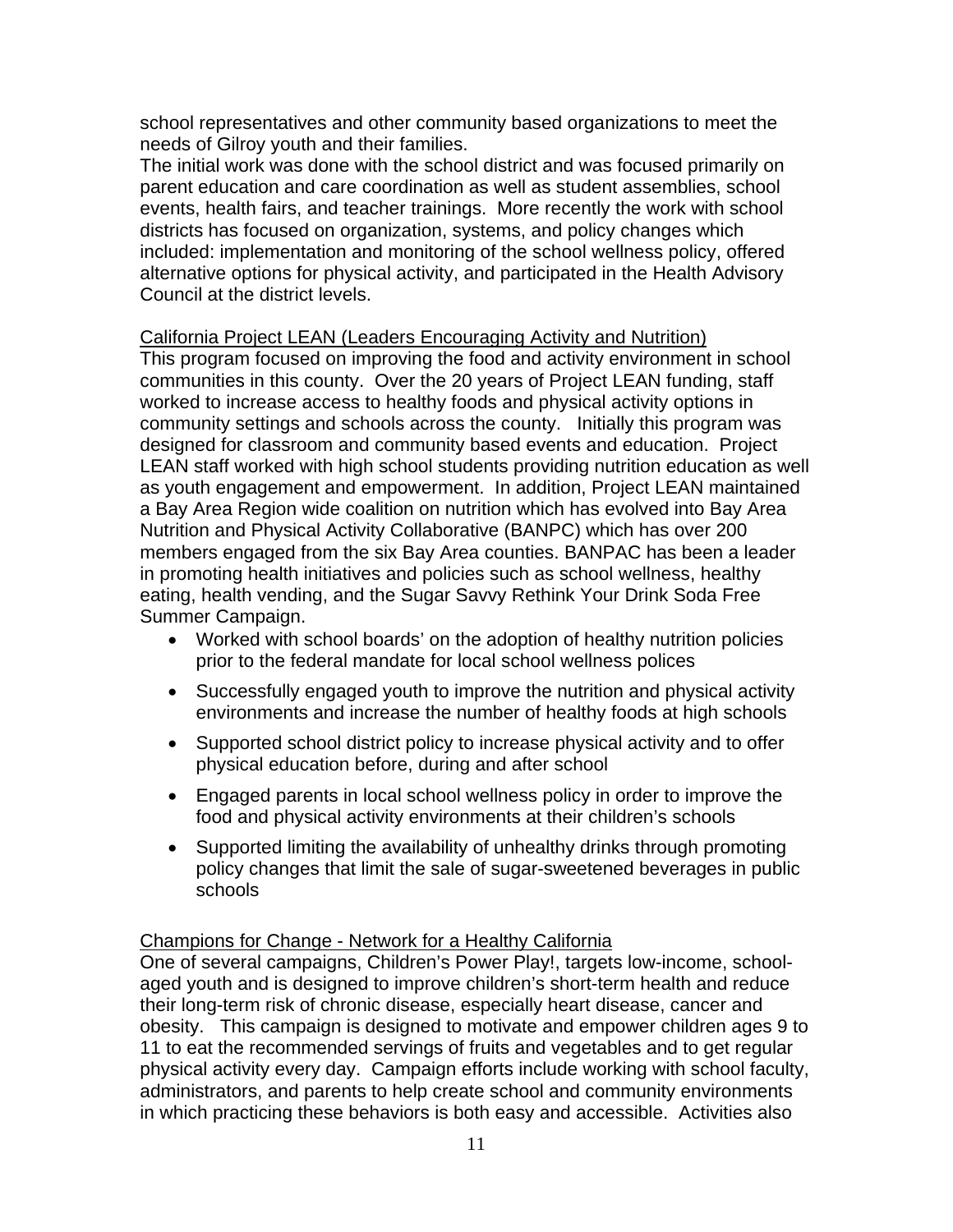include:

- Classroom education focused on nutrition and physical activity
- Building and training teacher champions in all schools that quality for free and reduced school lunches. This is done collaboratively with UC Cooperative Extension
- Parent education and engagement through school based activities such as back to school nights, PTA, and special events on campus
- Outreach and education to youth and parents at schools, community youth organizations, farmers' markets, grocery stores, and other organizations

Additional school-based interventions provided by the Network for a Healthy California include:

- Teacher trainings on nutrition and physical activity and how to incorporate healthy eating messages and how to incorporate physical activity into the both the classroom setting and the school environment
- Provider trainings for community organizations and schools to connect resources for low-income families to youth and parents

#### **School Based Services in the Santa Clara County Mental Health Department Prevention, Early Intervention and Intervention Programs**

School Engagement Improvement Project: Strategies to Reduce Truancy and Improve Attendance

Santa Clara County is launching a pilot-collaborative that will support the development of innovative and targeted solutions to improve school attendance and reduce truancy on an individual school basis, and strengthen student and family engagement at the middle school/junior high level. A concurrent goal of the pilot collaborative will be to improve school and district capacity to implement effective improvement initiatives in the future through the use of rapid change cycles. The pilot-collaborative methodology is based on the Institute for Healthcare Improvement (IHI) Breakthrough Series Collaborative model (BTS), an effective and proven multi-agency methodology. The use of this methodology will facilitate subsequent county-wide dissemination of successful solutions and associated results achieved by the pilot schools and districts. Partners in this effort include the Santa Clara County Juvenile Justice Systems Collaborative (JJSC) Prevention and Program Work Group (PPW) and the Department of Mental Health (DMH), District 2 – Board of Supervisor George Shirakawa, as well as individual schools and school districts within Santa Clara County.

Prevention and Early Intervention (PEI) Project 2

Investment Communities: This project prioritizes children and youth in stressed families and underserved cultural populations with increased prevention efforts and responses to early signs of emotional and behavioral health problems.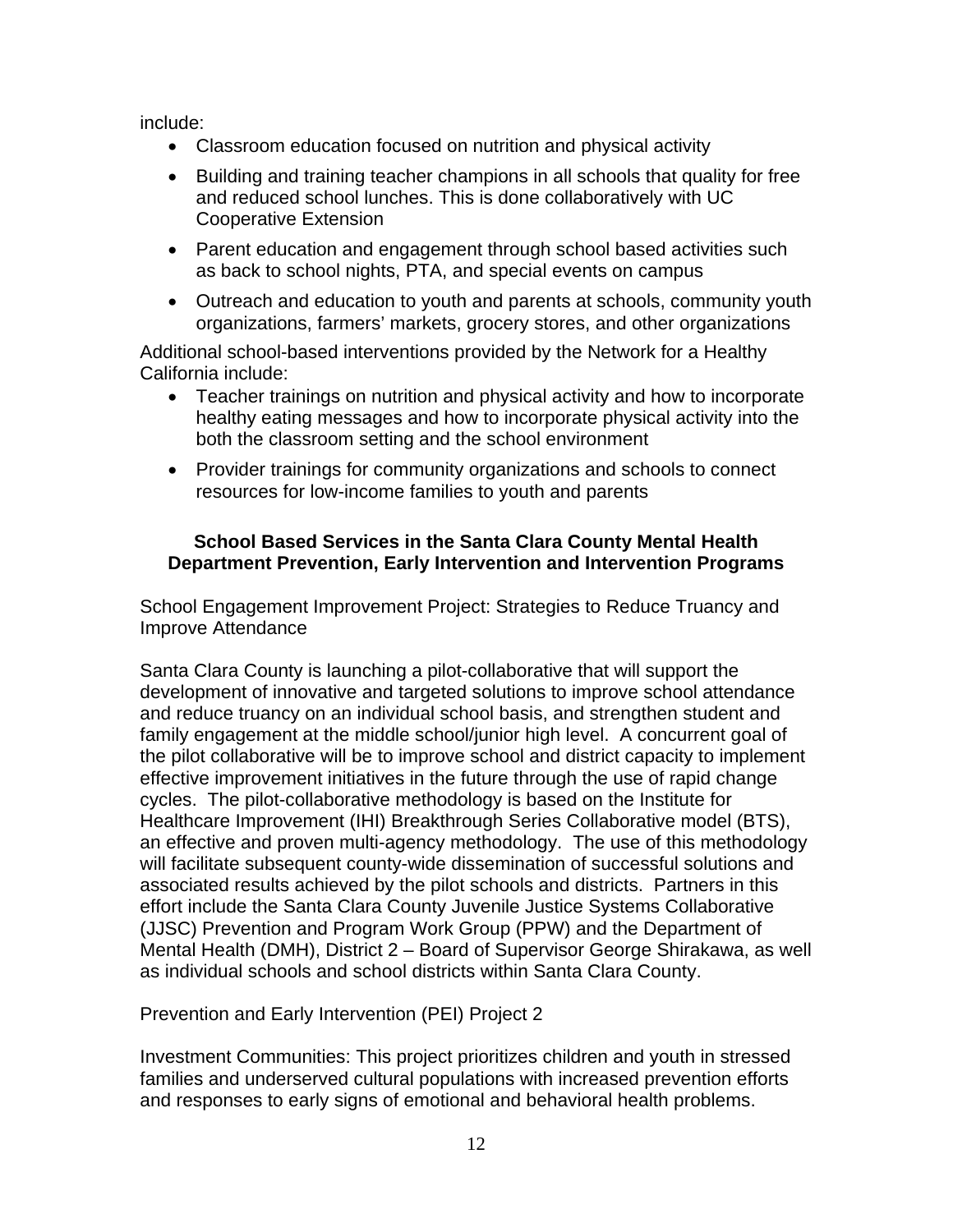Across all stakeholder communities, supporting children to be successful in school was identified as an important protective factor. School failure –either for misconduct or poor academic performance – may be an indicator of emotional or behavioral problems. Continued poor performance can erode children's confidence, thereby making them less resilient against other risk factors.

Four geographic regions of high need based on a combination of the most relevant risk factors have been identified as priority investment communities for PEI Project 2. Concentration of services in these investment communities maximizes the County's limited resources while increasing access to services enabling children and families to obtain services that are tailored to their behavioral health needs.

One critical component strategy is the implementation of a multi-level, school based-prevention/early intervention program. Stakeholders agreed that any array of services had to include strong partnership with schools as providers or sponsors of services. Stakeholders underscored the importance of having school-specific programs because schools are a natural setting for children and because school-based programs often automatically instill a level of trust in parents. Therefore, a key strategy of this component is the implementation of school-based prevention and early intervention programs to enhance the capacity of schools in investment communities to help children and youth who are at risk of school failure due to unaddressed emotional or behavioral problems. Although positive scholastic outcomes may result, this strategy is intended to allow schools to implement long-term programs aimed at enhancing protective factors and resiliency (prevention) and/or intervene early when children exhibit the effects of unmitigated behavioral health problems or early symptoms of serious mental illness. Stakeholders in each investment community will make agreements to focus their efforts and may do so based on specific age ranges, grade levels, neighborhoods or other characteristics. This strategy will be coupled with activities to educate and engage parents and school staff to increase mental health awareness, de-stigmatize services, and recruit and retain children and families in programs.

#### Status Offender Services (SOS) Contracts

As part of a FY 10-11 budget savings strategy, Social Services Agency (SSA) transferred the SOS contracts to the Mental Health Department in order to optimize the leveraging of Medi-Cal. These contracts will be re-bid in FY 11-12 and will provide the opportunity to consider how these contracts may support the initiatives described above in order to provide crisis response to schools. It will be important to consider how our service systems fulfill our obligation to the community while improving our work as it relates to schools. There are opportunities to consider how the current CBO contracted crisis response services may be included in a programmatic design as it relates to schools, as well as how crisis intervention services and work with law enforcement liaisons may partner in working with schools.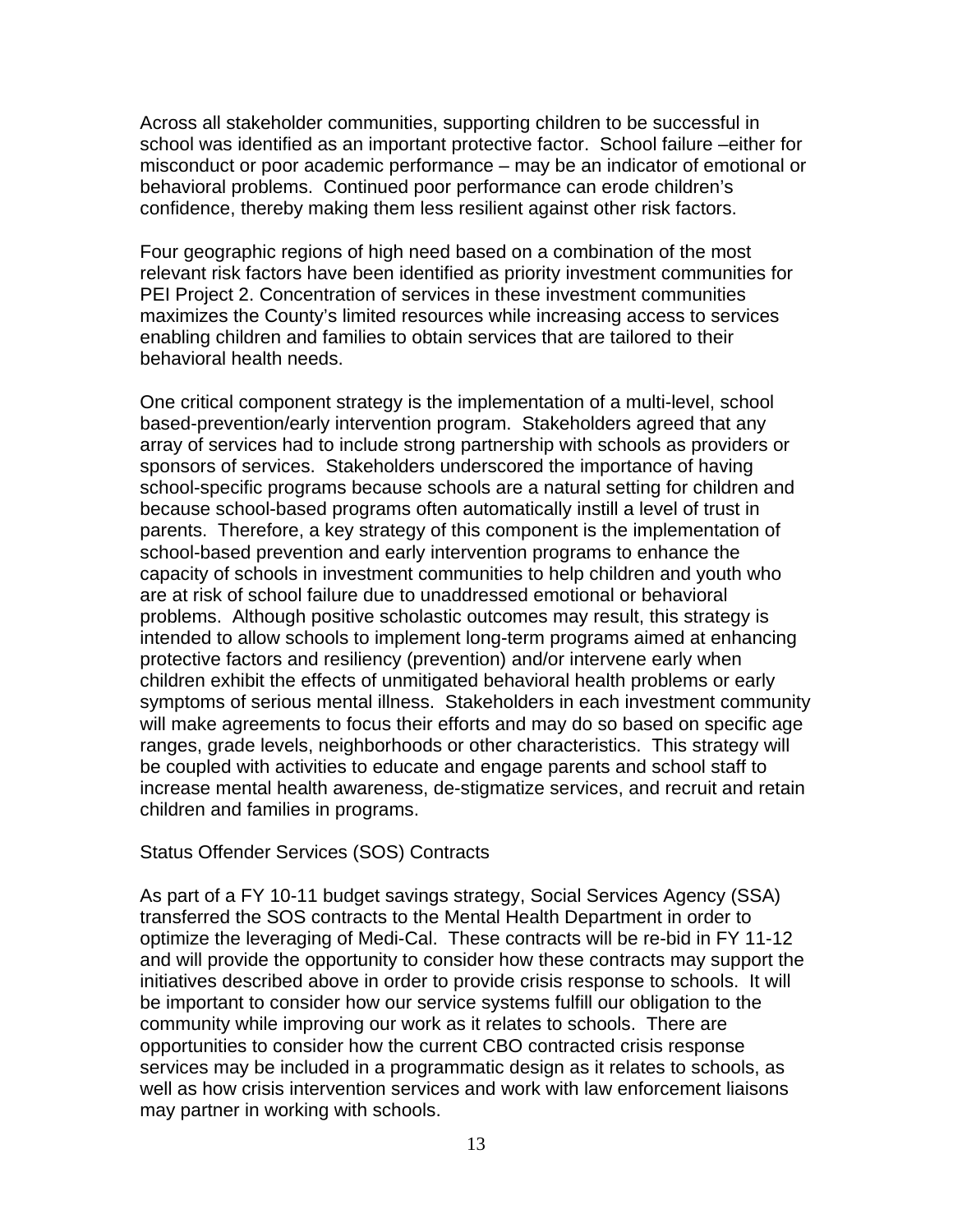School Readiness – Services for young children ages 0-5

Research shows that a child's brain develops most dramatically during the early years of life. FIRST 5 Santa Clara together with the Mental Health Department have focused their efforts on ensuring that young children with suspected developmental delays and/or behavioral concerns are connected with services to help ensure school readiness. Through the successful implementation of a countywide referral, screening and assessment system (KidConnections & KidScope), thousands of children ages 0-5 throughout Santa Clara County will be able to access needed services to support their healthy social and emotional development. There is a nationwide call for systems that are natural and/or mandated providers to routinely conduct timely developmental screenings on children they serve. Through this centralized screening process, FIRST 5 and the Mental Health Department are promoting the adoption of early screening as a consistent and best practice in each of these systems. Chapter 26.5 (AB 3632)

Coordination of Mental Health Services to meet Individualized Education Plan goals

In order to maximize and coordinate the provision of services to disabled children by state and local government agencies, the California Legislature enacted AB 3632 in 1984. Now chaptered as 26.5 California Government Code, this legislation defines the interagency responsibilities for serving handicapped children who are eligible under the Individuals With Disabilities Education Act, (20 USC 1400 et seq.)

Chapter 26.5 specifically describes the process by which the Mental Health Department (MHD) conducts assessments; provides psychotherapy and other related mental health services; and provides out-of-home placement and case management for seriously emotionally disturbed pupils pursuant to the pupil's Individualized Education Program (IEP).

School districts have the responsibility for identification and referral of pupils to the MHD, after ensuring the provision of counseling and other Designated Instructional Services (DIS); documenting that counseling has been insufficient to enable the pupil to benefit from the Special Education Program; and obtaining parental consent.

Upon receipt of a referral, the MHD conducts an assessment within the 60-day statutory timelines, and presents the assessment report with recommendations for mental health services at an expanded IEP team meeting.

Mental Health services may include individual, group, and family therapies; day rehabilitation; medication support; case management; and day treatment intensive. When it is determined that no combination of educational and mental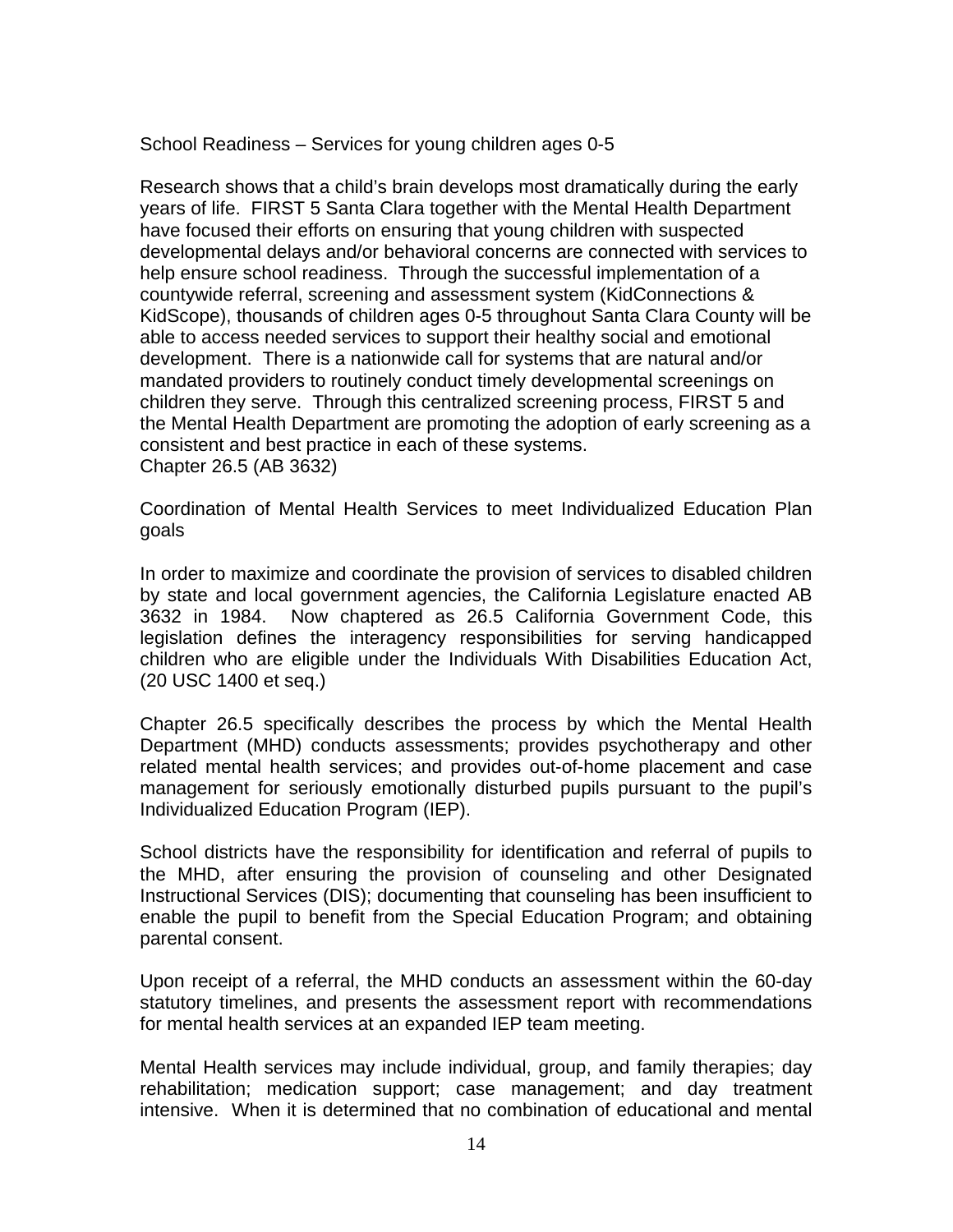health services can meet the needs of an emotionally disturbed (ED) pupil, residential placement may be provided. Hospitalization and other services such as WRAPAROUND and Therapeutic Behavioral Services are not included among the service options under Chapter 26.5. If the client qualifies, however, the MHD case manager may refer for these services.

When mental health services are recommended, they are written into the pupil's IEP, with specific goals, objectives, and the frequency and duration of the services to be provided. The IEP is reviewed annually (or semi-annually in the case of residential placements) to determine if the services are to continue, or to modify the goals and objectives.

Disputes between parents and the public agencies are resolved through mediation or Administrative Hearings. Disputes between the public agencies are addressed through an Interagency Dispute Resolution process at the State level.

#### **School Based Programs in the Santa Clara County Department of Alcohol & Drug Services (DADS)**

. DADS' school-based services are not located specifically in child poverty areas. Youth qualify for substance use treatment services under minor consent regulations, which allow for adolescents to obtain treatment for certain conditions without parental knowledge. The assumption is that they might otherwise opt not to receive treatment, if they could only do so with parental consent. While youth, regardless of their background, have few assets of their own, and would qualify for government-funded services, most of those served by DADS come from the lower end of the socio-economic scale.

The best example of DADS' collaboration with a school district is in Gilroy Unified School District, where DADS has a counselor assigned to Gilroy High School and to Mount Madonna High School, a continuation school. Until GUSD opened a second high school in 2009, DADS had access to most high-school-aged students in Gilroy.

Another example of a collaborative relationship is DADS partnership with the Probation Department and the County Office of Education at the Alternative Placement Academy. This is a structured, alternative school placement for youth, who might otherwise be given a custodial sentence in a ranch program.

Other collaborative partnerships exist at a number of alternative school sites. Students at these schools have experienced serious problems in regular high school settings. Their rates of substance use are significantly greater than that of the general high school populations (as much as four times greater, according to some data).

#### **School Based Services in Santa Clara County Social Services Agency**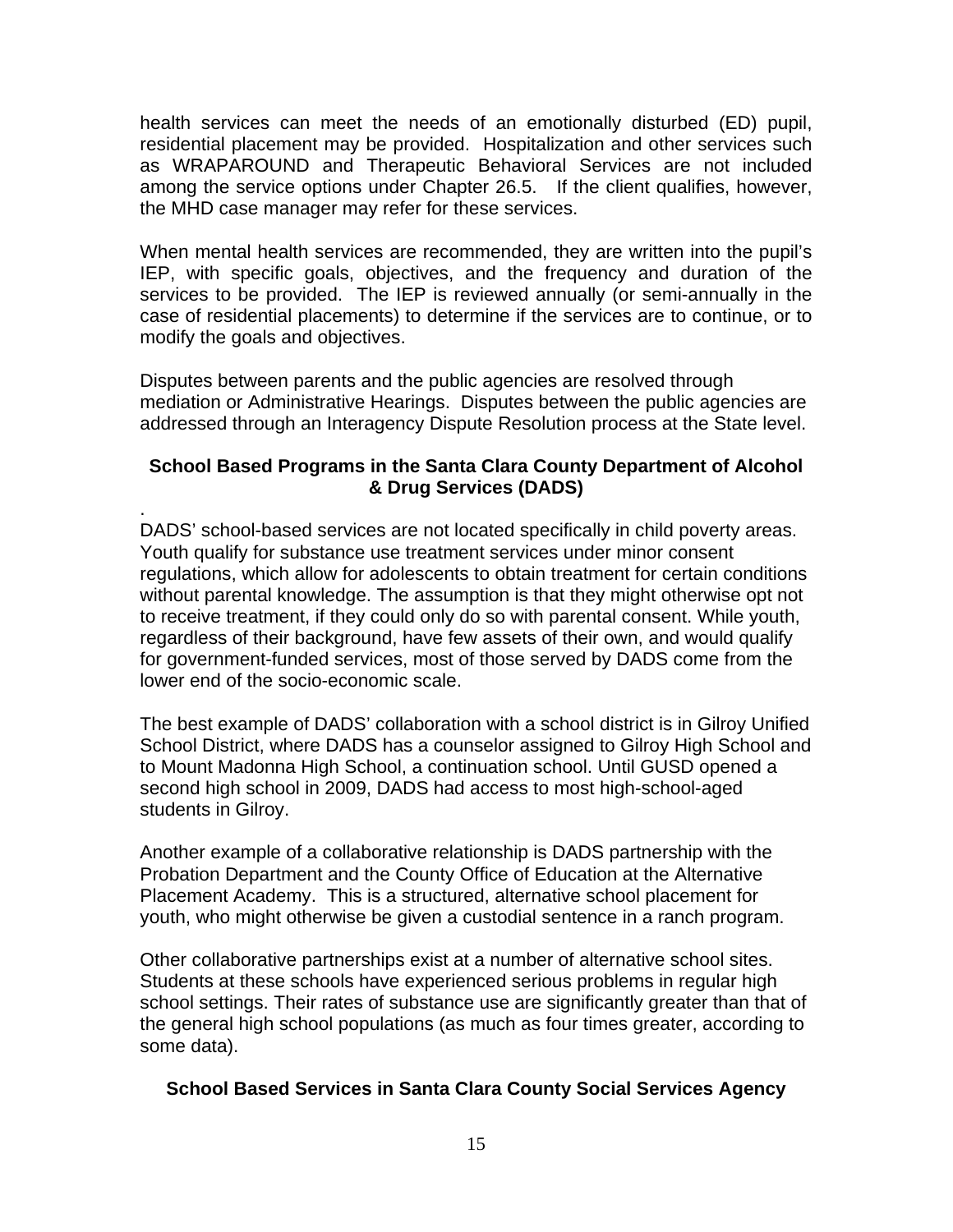A brief description of school based services was presented to Senior, Children's and Families Committee in April of 2010. This report described programs targeted to achieve successful educational outcomes for children in foster care.

SSA and DFCS have also participated in a data integration project to support successful outcomes for children. This project is described below.

In 2009, the Foster Services Youth Unit at the Santa Clara County Office of Education established *the Foster Youth Student Information System* (FYSIS), a secured web-based information system that will store educational information for all Santa Clara County children and youth involved in the foster care and juvenile justice systems. The establishment of this database is a result of the collaborative work with agencies (such as schools, Social Services, Probation, Superior Court, etc.) who serve foster youth. The database will give agencies access to and the ability to share pertinent educational information for children and youth involved in the child welfare and juvenile justice systems, including attendance, grades, class schedule, transcripts, holder of educational rights, discipline, health, residential placement and contact information. FYSIS will be used by Department of Family and Children Services, Santa Clara County school districts, Juvenile Court and Probation Department. FYSIS is slated to launch in late-2010.

MOUs must be signed by the 33 Santa Clara County school districts in order for the exchange of (cyber) information to occur. To date, only three districts have signed the MOU: East Side Unified School District, Franklin-McKinley school District, and San Jose Unified School District.

#### **School Based Programs in the Santa Clara County Probation Department**

Community Probation is a relatively new model of juvenile field supervision that integrates the work of probation officers, law enforcement officers and other youth service agencies, including schools, recreation departments and community based organizations to deliver wraparound services to juvenile probationers. Collaborative efforts between these youth serving organizations enable a multi-disciplinary team to solve problems by working with clients and their families. It also helps probation monitor compliance with court-ordered conditions and ensures that minors complete restitution to victims and community service orders. The Community Probation team assumes a proactive role to assist the client to develop the means to be successful in meeting the conditions of probation. These design elements serve the overlapping goals of crime control, crime reduction, and rehabilitation.

In this Community Based Model, Probation officers are stationed at several High Schools and feeder middle schools in the County. The School Based Probation Officer collaborates with school officials and police officers as well as community based organizations to assist youth living in the school's service area and reentering the community from the county's ranches or on formal supervision. Each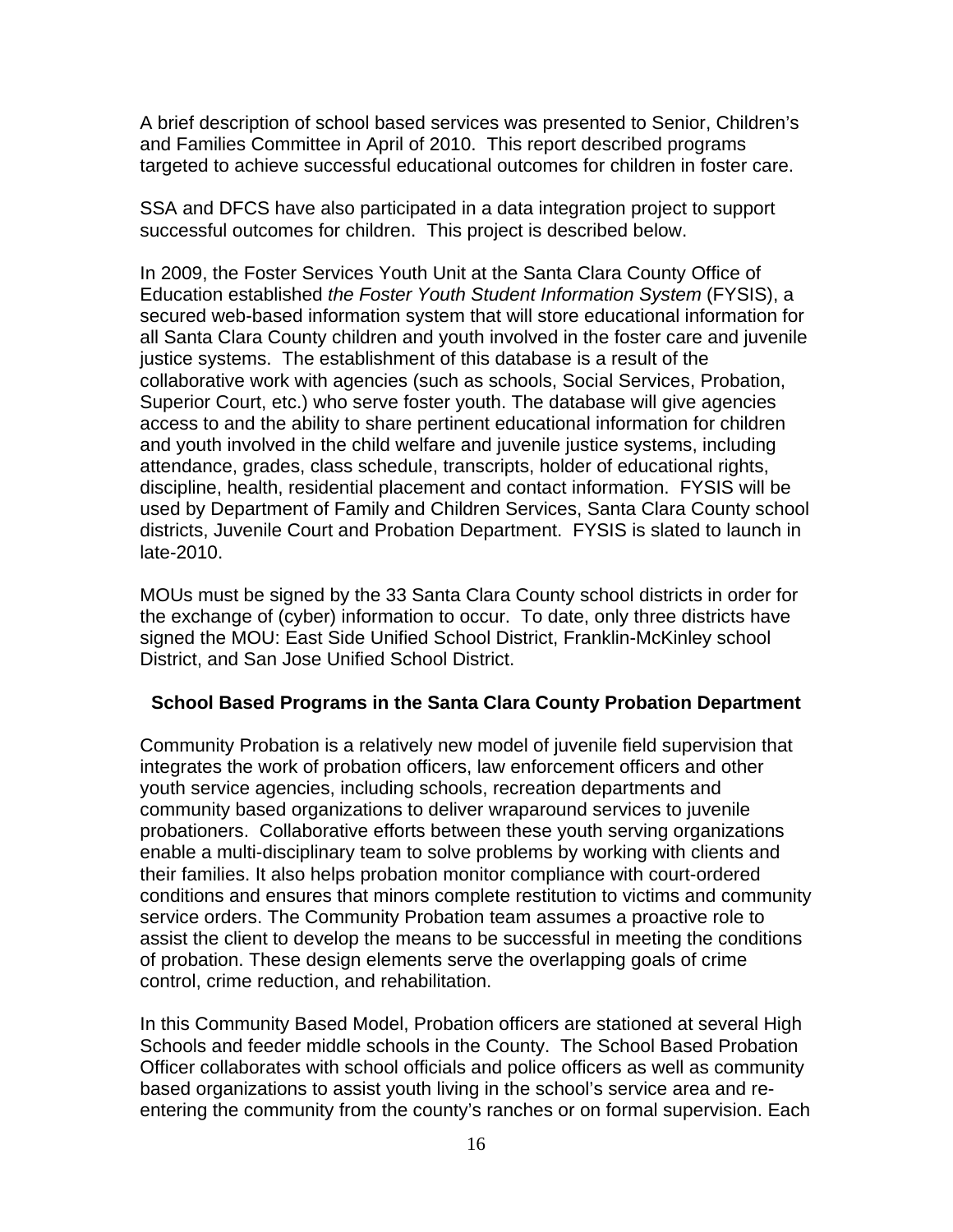youth on probation is provided a risk, strengths, and needs assessment using the Juvenile Assessment and Intervention System (JAIS), an evidence-based assessment tool. JAIS provides automatic scoring of the youth's responses and produces a set of recommendations to help workers supervise juveniles including attitudes and behaviors to expect, programs to address needs (to be incorporated into a case plan), potential problems and compliance issues. It is designed to improve outcomes in school attendance and subsequent completion of Probation. Services provided to the youth, include, job placement referrals, life skills, counseling, anger management, substance counseling/treatment, parenting skills, tutoring, mentoring, vocational training, after school recreational activities, and youth leadership.

As a team member at each school site, the probation officer will work with school officials to prevent delinquency, violence, and behavioral issues of the general student population, liaison with the school staff, and attend School Safety meetings. The probation officer collaborates with school staff to create a culture of non-violence, assist with behavioral issues, liaison with school staff, and attend school safety meetings.

#### **School Based Programs in Santa Clara County Ambulatory Care**

Santa Clara County Health and Hospital System, Ambulatory care provides school outreach services via their mobile health services. These services are provided at the following schools at the listed regularity.

- Broadway High School (every other Monday)
- New Valley High School (every other Monday)
- Independence High School (every Tuesday)
- Foothill High School (every Wednesday)
- Mount Madonna High School (about every 4 weeks, Thursday)
- Christopher High School (about every 4 weeks, Thursday)
- Escuela Popular (every other Thursday)
- Santa Clara County Office of education: Alternative Placement Academy (alternate every 3 rd Friday)
- Novo (alternate every 3 rd Friday)
- Redemption (alternate every 3 rd Friday)
- Pathfinder (alternate every 3 rd Friday)
- South County (alternate every 3 rd Friday)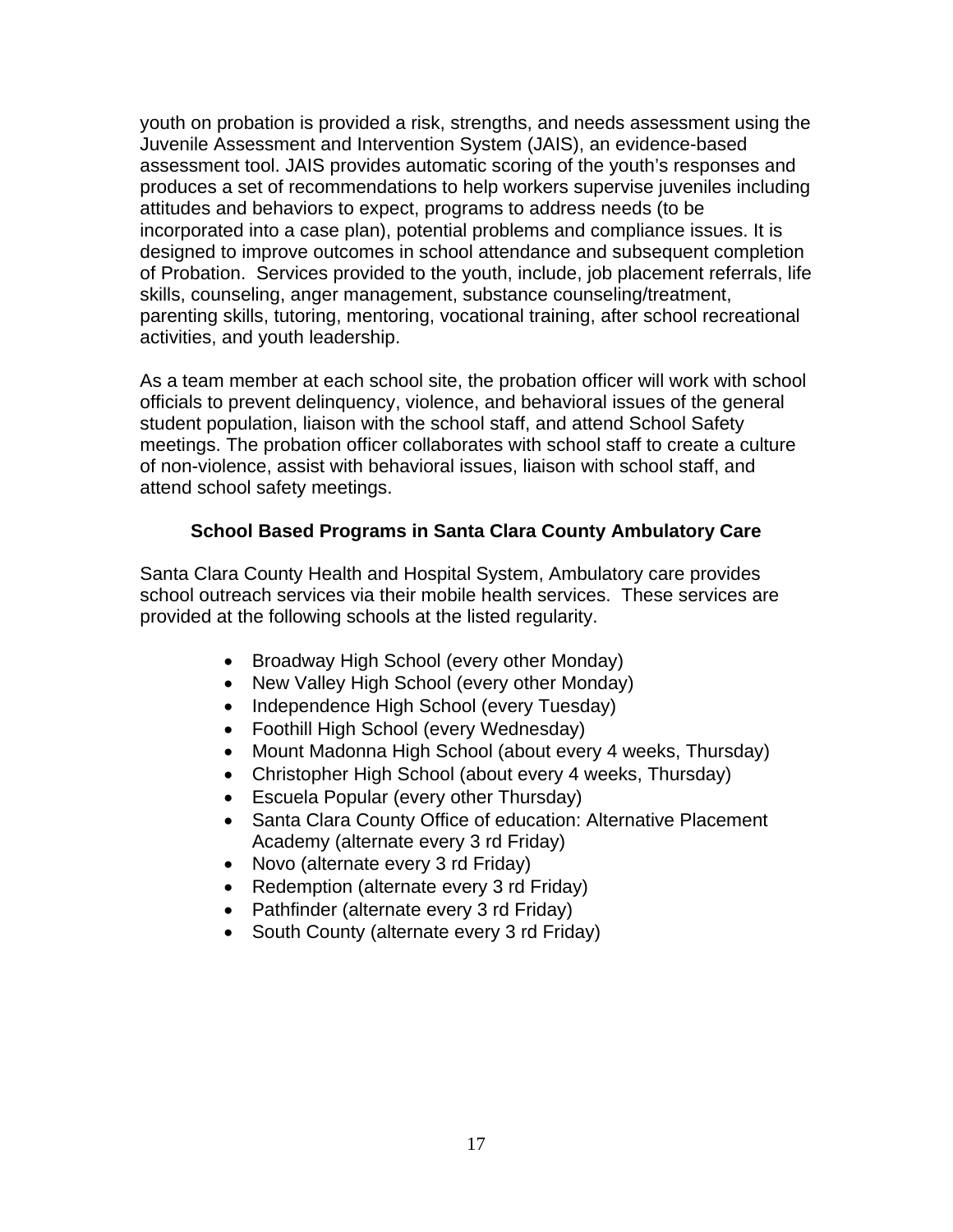# **County of Santa Clara Santa Clara Valley Health & Hospital System**

Mental Health Services

HHS01 100510 .

Reviewed by:. Donald R. Casillas, Jr. Contracts Manager Submitted by: Nancy Pena, Ph.D Director, Mental Health Department

DATE: October 5, 2010

TO: Supervisor Dave Cortese, Chairperson Supervisor.George.Shirakawa, Vice Chair Children, Seniors & Families Committee

FROM:

Sylvia Gallegos Deputy County Executive / Acting Director, SCVHHS

SUBJECT: Report Back to Proposed Strategic Planning Process for the Implementation of a New School Linked Services Initiative

# **RECOMMENDED ACTION**

Consider recommendations from the Mental Health Department regarding implementing a proposed strategic planning process related to a new School Linked Services initiative.

Possible future action by the Board of Supervisors:

Accept and forward a favorable recommendation to the Board of Supervisors the a. proposed strategic planning process report from the Mental Health Department, subject to Board approval.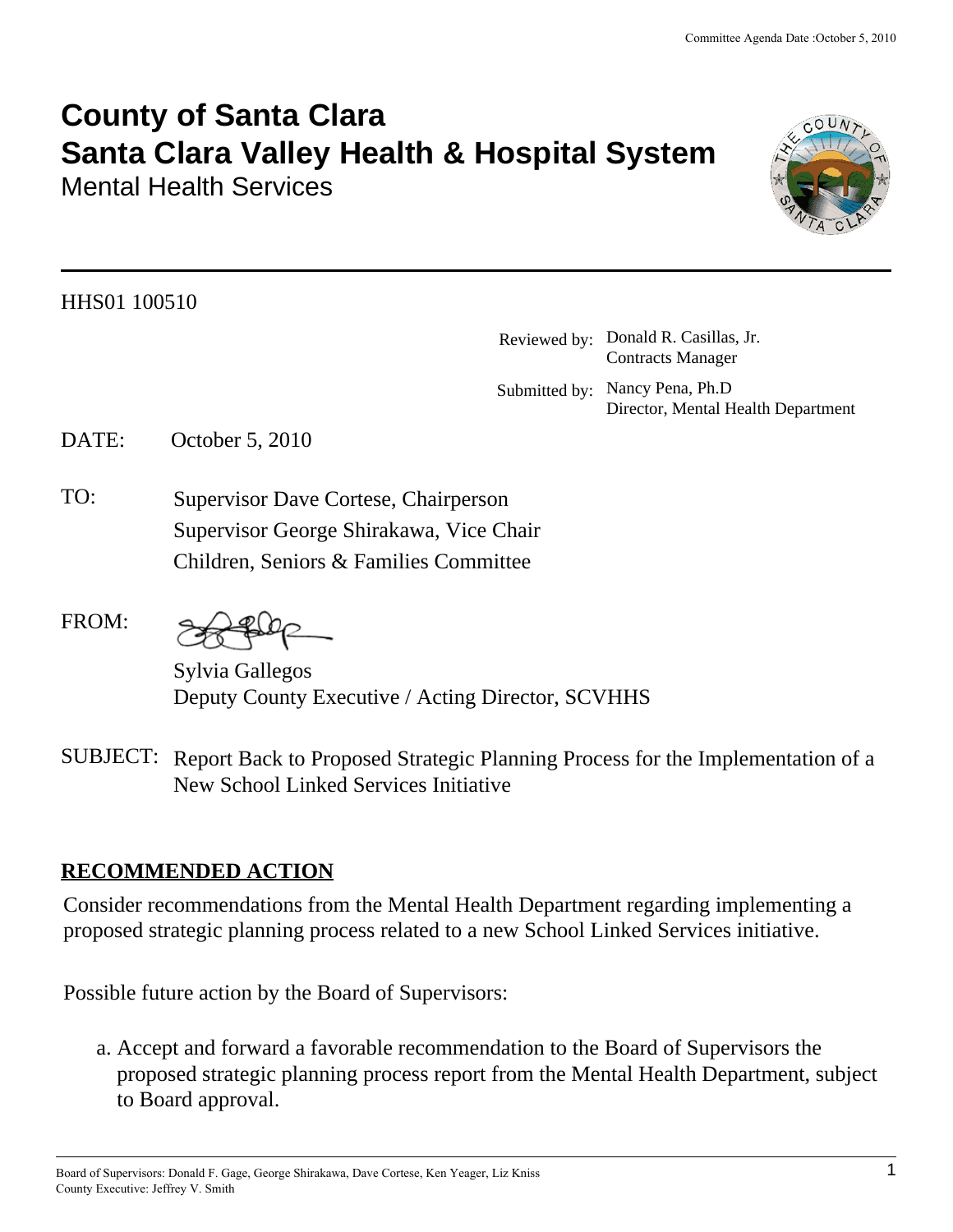b. Approve and forward a favorable recommendation to the Board of Supervisors the delegation of authority to the Acting Director, SCVHHS, or designee, to negotiate, execute, amend, terminate, and take any and all necessary or advisable actions relating to agreements with vendor(s) to provide consulting services related to the proposed planning process in an amount not to exceed \$250,000 for period to be determined through June 30, 2012, following approval by County Counsel as to form and legality, and approval by the Office of the County Executive. Delegation of authority shall expire on June 30, 2012.

# **FISCAL IMPLICATIONS**

There are no fiscal implications associated with approval of this action.

# **CONTRACT HISTORY**

There is no contract history, any agreements executed will be processed in accordance with County policy.

# **REASONS FOR RECOMMENDATION**

During the September 7, 2010 meeting of Children, Seniors, and Families Committee (CSFC), the Committee accepted a report requested by Supervisor Cortese on recommendations related to restarting a School Linked Services initiative. The report was prepared by the Social Services Agency (SSA) on behalf of the Health and Hospital System (HHS), SSA, Department of Drug and Alcohol Services (DADS), and Probation Department and presented the CSFC with options developed by these departments in considering re-establishment of School Linked Services. Several tenets were recommended to guide a future School Linked Services program; and several implementation approaches were offered. In addition to the approach ultimately selected for re-establishing School Linked Services, the group recommended that a planning process take place to define the purpose and goals of the program, to shape the direction of the implementation, and to evaluate potential funding mechanisms. It was also reported that the Mental Health Department offered to dedicate \$250,000 in one-time Mental Health Services Act (MHSA) funding this fiscal year to support the proposed planning process. The chair of the CSFC requested that the MHD return to the CSFC with a written plan that set forth the proposed planning process that was being recommended. The purpose of this transmittal is to provide the requested plan. A related issue regarding the potential role of SOS general fund contracts in any new School Linked Services initiative is addressed in a separate report.

# **Proposed Planning Process**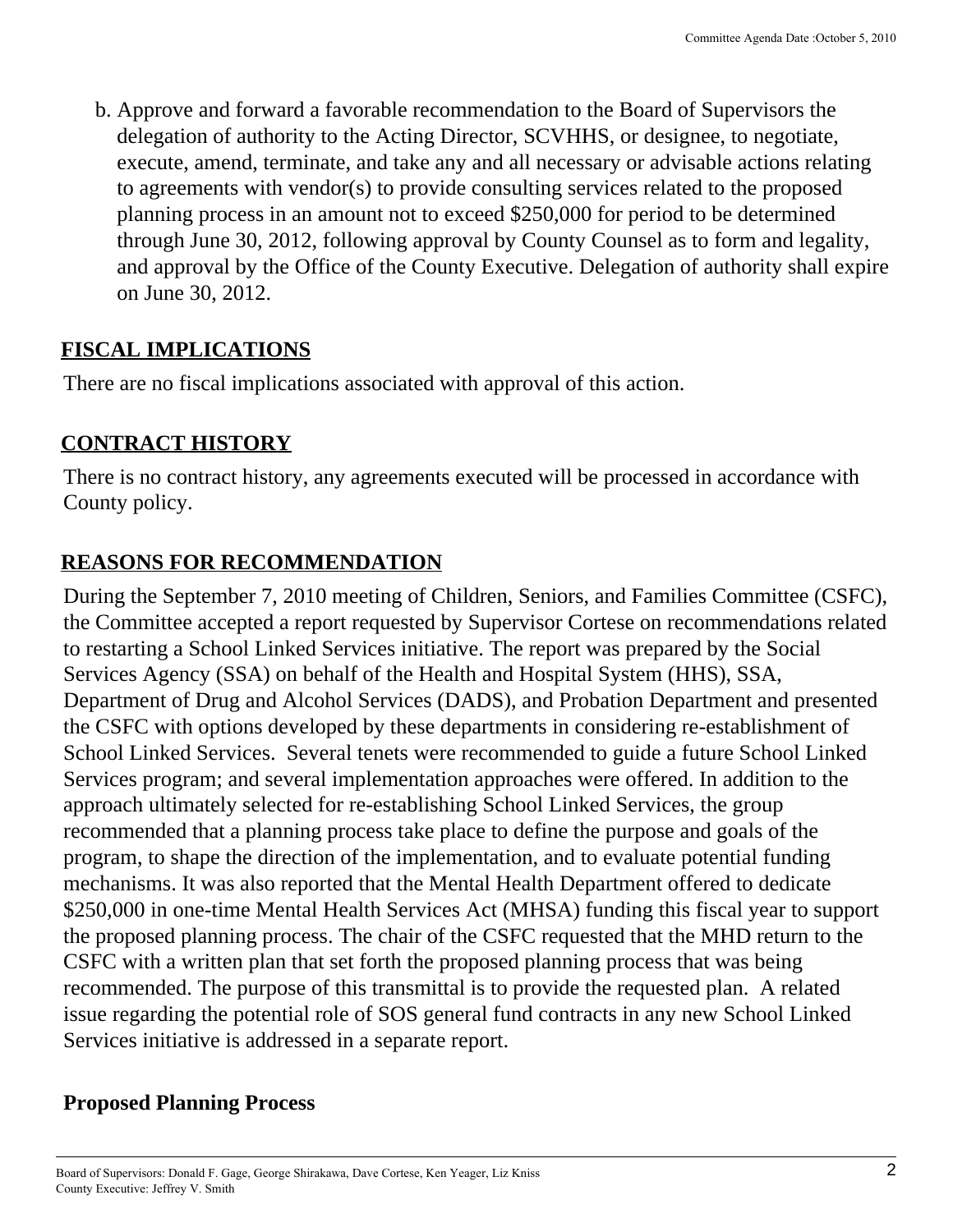The MHD proposes to convene a **School Linked Services Advisory Committee (SLSAC)** to guide the development of a strategic plan to improve and implement health, behavioral health, and social services to school-aged children in Santa Clara County. The committee would be co-chaired by a member of the Board of Supervisors and a Superintendent or other school official selected by the school districts. Members would be identified and invited to participate by the co-chairs and would represent a broad spectrum of interests and expertise as relates to the health and socio-emotional needs of school-aged children, including parents and youth, community based organizations, law enforcement, and other community partners. The meetings of the committee would be open to the public.

Committee members would be required to commit to a 6 - 8 month planning process, and attendance at bi-weekly evening meetings (approximately 14 two-hour meetings). Funding for consulting facilitation and related written deliverables and services will be provided by the Mental Health Department utilizing one-time Mental Health Services Act (MHSA) Prevention and Early Intervention (PEI) funding in the current fiscal year. Planning support and project oversight will be provided by the Mental Health Department.

The work of the SLSAC will move through a series of specific sequential steps that will comprise the strategic plan. Those steps are:

**1. Develop a Charter and Aim** statement for the work of the Committee, to include an agreed upon set of values and principles that will drive the process, committee member roles and responsibilities, committee ground rules; and specific milestones and deliverables to be met by the Committee;

**2. Review statewide and local data** available that reveals how children in Santa Clara County are doing in school, with an emphasis on information most related to the health and socio-emotional well-being of students and their families;

**3. Develop an inventory of current school-based and school-related health and social services** available to school aged children and their families in Santa Clara County;

**4. Gather input from local stakeholders and other sources**, including school personnel, families, students, community-based organizations, and city and county stakeholders regarding their perception of the most critical health and socio-emotional needs of school aged children and their families; and through review of existing need information and other input methods (surveys, focus groups, stakeholder sessions);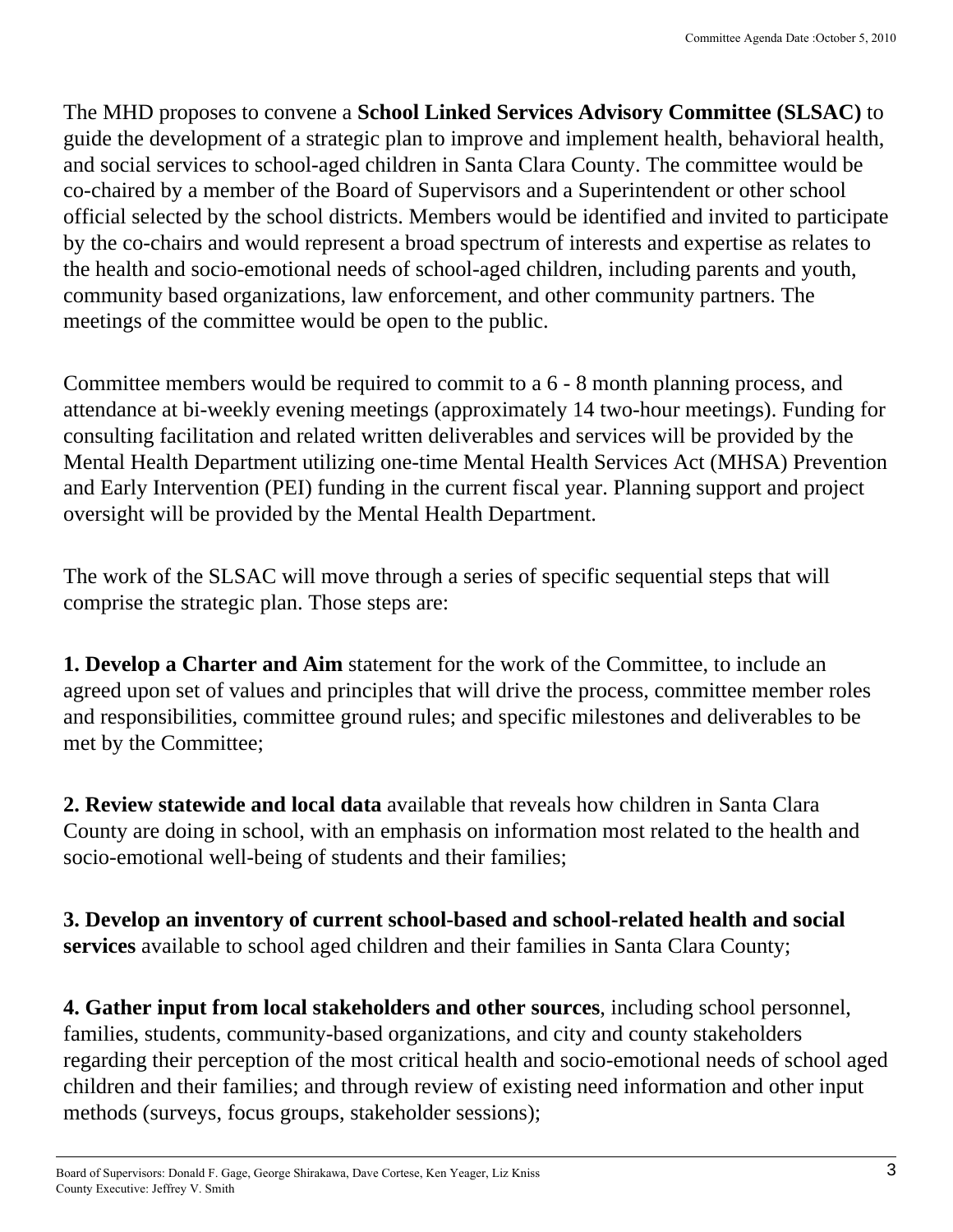#### **5. Summarize and prioritize needs and concerns** from the information gathered;

**6. Review and assess relevant best practices** related to the top priority concerns identified through the Committee process;

**7. Define a set of strategic goals** from the information gathered through the above process;

### **8. Develop the goals into a draft strategic action plan.**

**9. Host a public community input session** to present the plan elements for review, input, and comment by the community and key stakeholders; and

**10. Finalize strategic action plan** and submit to the Board of Supervisors and other public venues for approval the plan and approval to move planning to implementation with existing resources and other new resources to be identified.

# **BACKGROUND**

School Linked Services (SLS) programming existed as a collaborative program among the County, various school districts, and other community health providers between 1994 and 2008. Because this program was primarily funded by County General Fund dollars, it was eliminated in its entirety in 2008 due to ongoing budgetary deficits. While County departments have developed other successful programs in collaboration with school districts, School Linked Services as a model of co-located team members from different disciplines for early intervention and support for youth and families has not been replicated.

During the Fiscal Year 2011 (FY11) County budget process, Supervisor Cortese requested that the Health and Hospital System (HHS), Social Services Agency (SSA), Department of Drug and Alcohol Services (DADS), and Probation Department develop recommendations for restarting a School Linked Services initiative. A referral was posed to the leaders of the departments to consider how SLS or similar services could be re-established.

The report was presented at the September 7, 2010 CSFC meeting. Included were key lessons learned from the original SLS program, presented in the form of tenets to guide any future effort. It also recommended several implementation approaches, considering the current fiscal environment, which ranged from improved collaboration of existing programs and services, to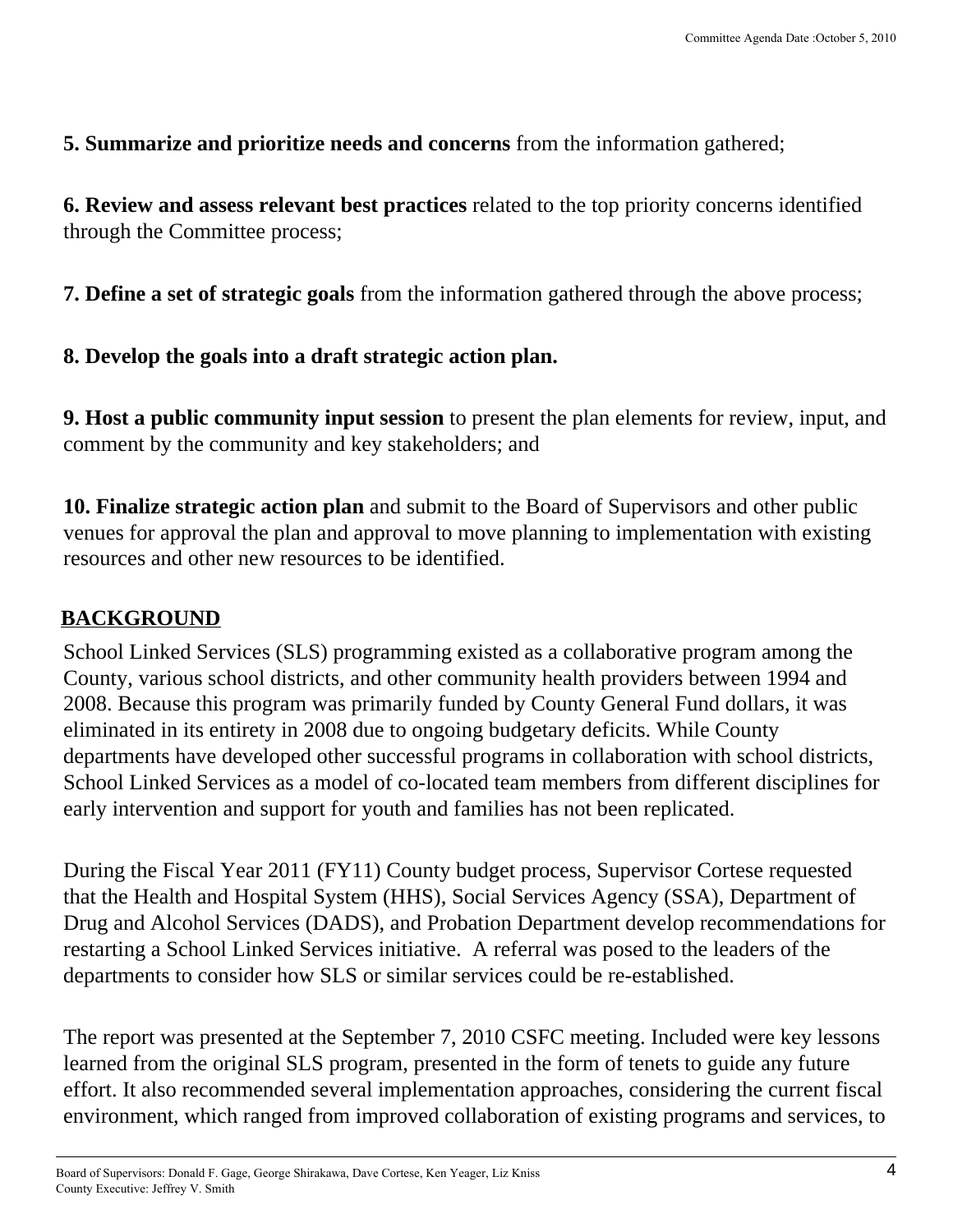modest new efforts targeted as either a pilot, or as an equally modest system-wide effort.

Also included in the report was an overview of some of the current types of school-based or school linked services currently being delivered by County departments. While not exhaustive, the programs illustrate the range of school-related services currently being delivered in the county through relationships with one or more County departments. These current programs offer a good foundation for any future efforts to improve and enhance services to school aged children where there is a nexus of County and education interest.

# **Mental Health Services Act (MHSA) Activities Related to School Related Services**

For the past five years, Mental Health has been engaged in a public planning and program implementation process to enhance and transform the public mental health system. One component of the MHSA, Prevention and Early Intervention (PEI) is intended to bring prevention and early intervention mental health services to populations identified through a public planning process, with the majority of funds to be dedicated to children and youth.

The resulting PEI Plan approved by the State Mental Health Oversight and Accountability Committee (MHOAC) includes four large projects, the largest of which, Strengthening Families, will focus on providing parenting education and support in communities where families are most impacted by the burdens of poverty, poor education outcomes, substance abuse, domestic violence, juvenile justice and child welfare involvement. An initial step in the planning process was the completion of three reports, commissioned to inform the planning. These reports focused on: 1) stressed families; 2) school identified needs, and 3) safety net health services. The reports can be found on the MHD web site www.sccmhd.org under the MHSA tab, Planning and Early Intervention page. The school needs report, **Every Child Has a Story**, was published in June 2008. The report, while two years old, has input from all 33 school districts in Santa Clara County and provides a valuable perspective from schools across the county. The recommendations from the report address critical areas ranging from behavior management, student assistance programs, direct mental health services, substance abuse services, gang intervention services, student assistance programs, and increased accountability. This report will be another important resource for considering a future School Linked Services initiative.

The MHD is in the preliminary phase of implementation of PEI services, which will include services identified to support children in school settings. Local planning groups will determine specifically what schools will receive what services. The opportunity to support a broader school focused planning effort is in alignment with the MHD's commitment to support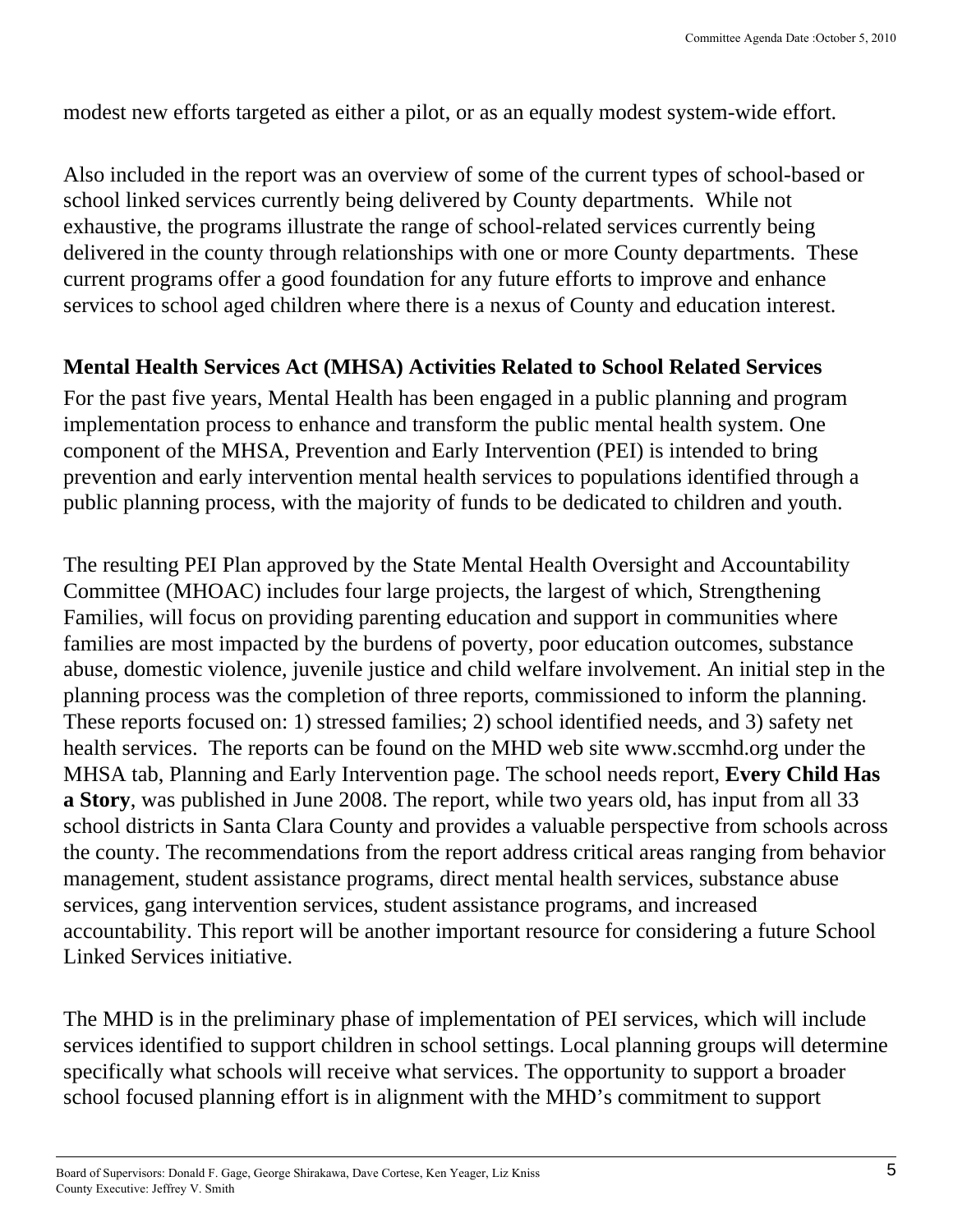improvements in community partner systems, such as, the local education system, in their role in supporting the development of socially and emotionally healthy children. For that reason, the MHD has offered to direct one-time PEI planning funds to the strategic planning process proposed below.

#### **CONSEQUENCES OF NEGATIVE ACTION**

Negative action would result in delay in proceeding with planning for County-involved school linked services.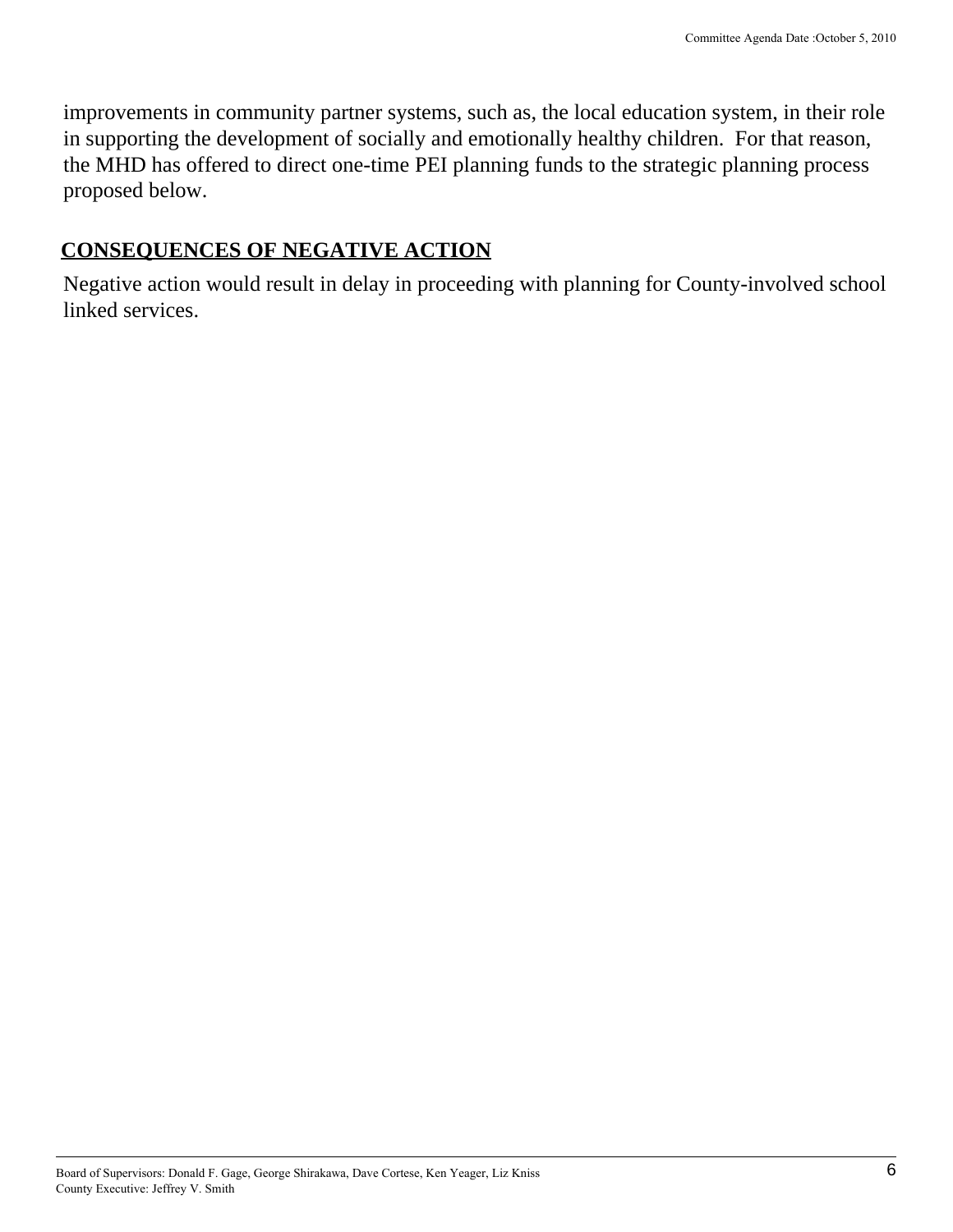

Santa Clara County School-Linked Services Strategic Planning 2011

# Strategic Planning Advisory Committee Meeting #1

Monday, April 11, 2011, 6:00-8:00pm 70 West Hedding St., San Jose, CA 95110 Lower Level Conference Room

| $6:00 - 6:20$ pm   | <b>Welcome and Purpose of Planning</b>  |
|--------------------|-----------------------------------------|
| $6:20 - 6 - 45$ pm | <b>Group introductions</b>              |
| $6:45 - 7:15$ pm   | <b>Review of SLS history and tenets</b> |
| $7:15 - 7:35$ pm   | <b>Review of Planning process</b>       |
| $7:35 - 7:45$ pm   | <b>Participation Guidelines</b>         |
| $7:45 - 7:55$ pm   | <b>Next steps</b>                       |
| $7:55 - 8:00$ pm   | <b>Closing</b>                          |

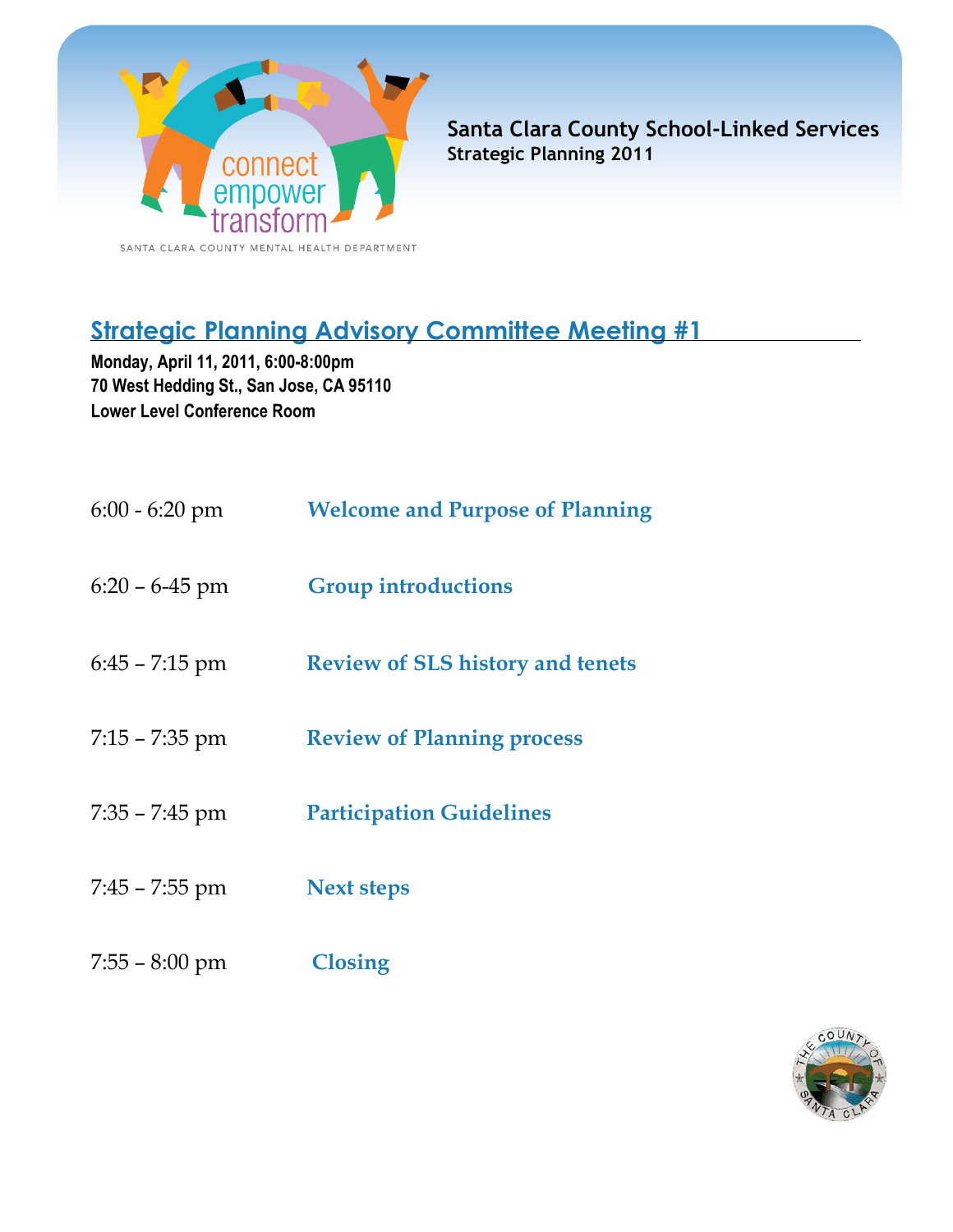

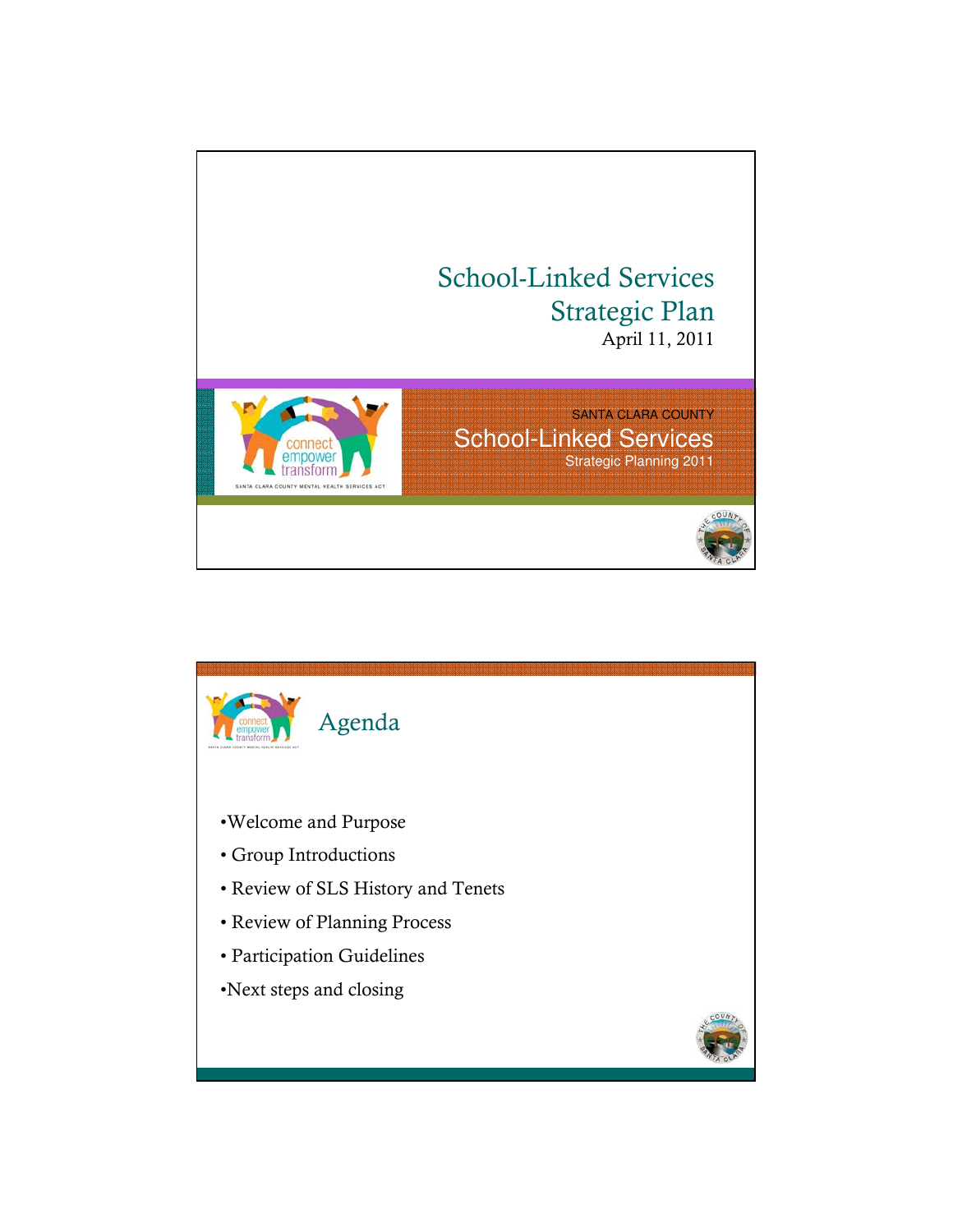

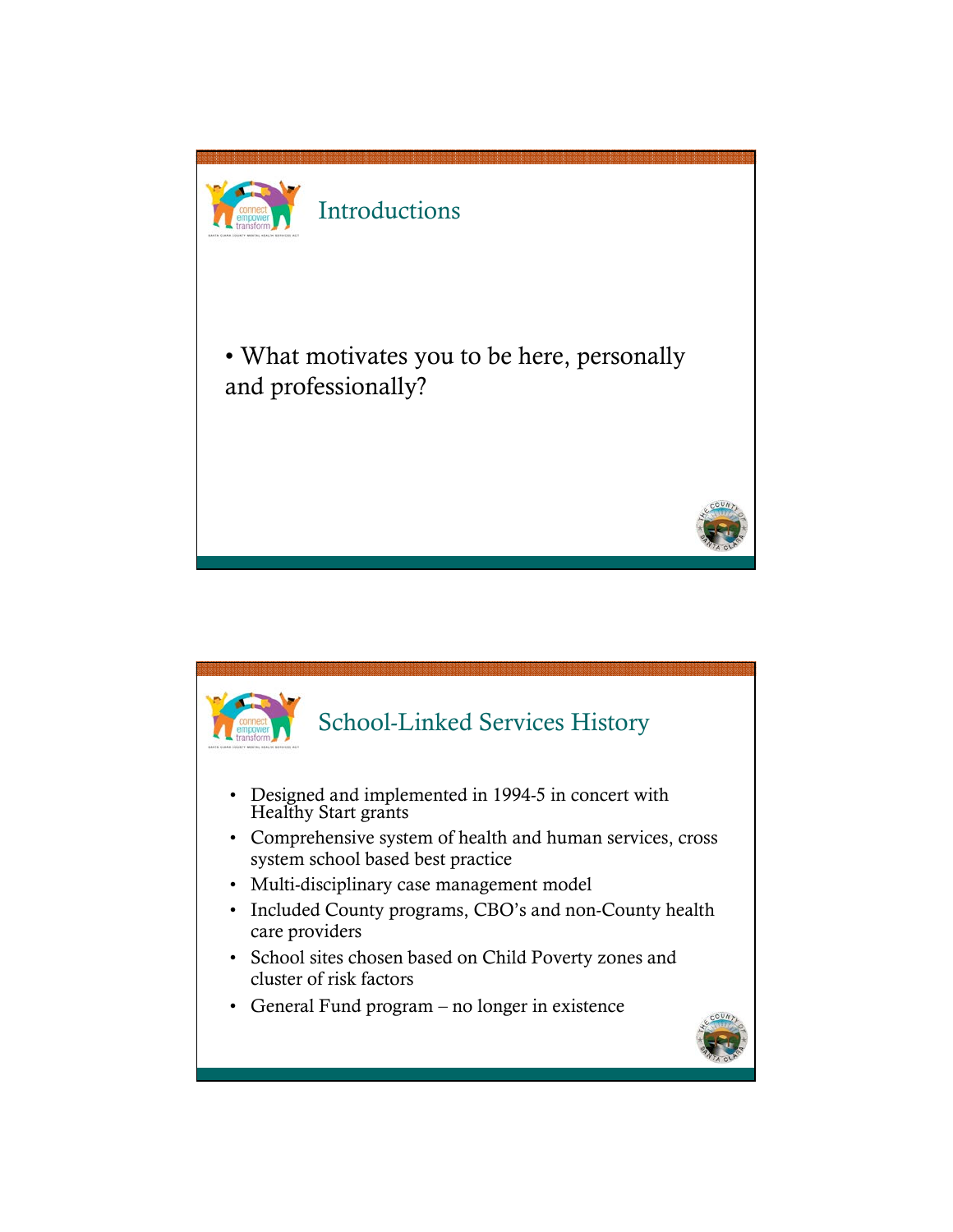



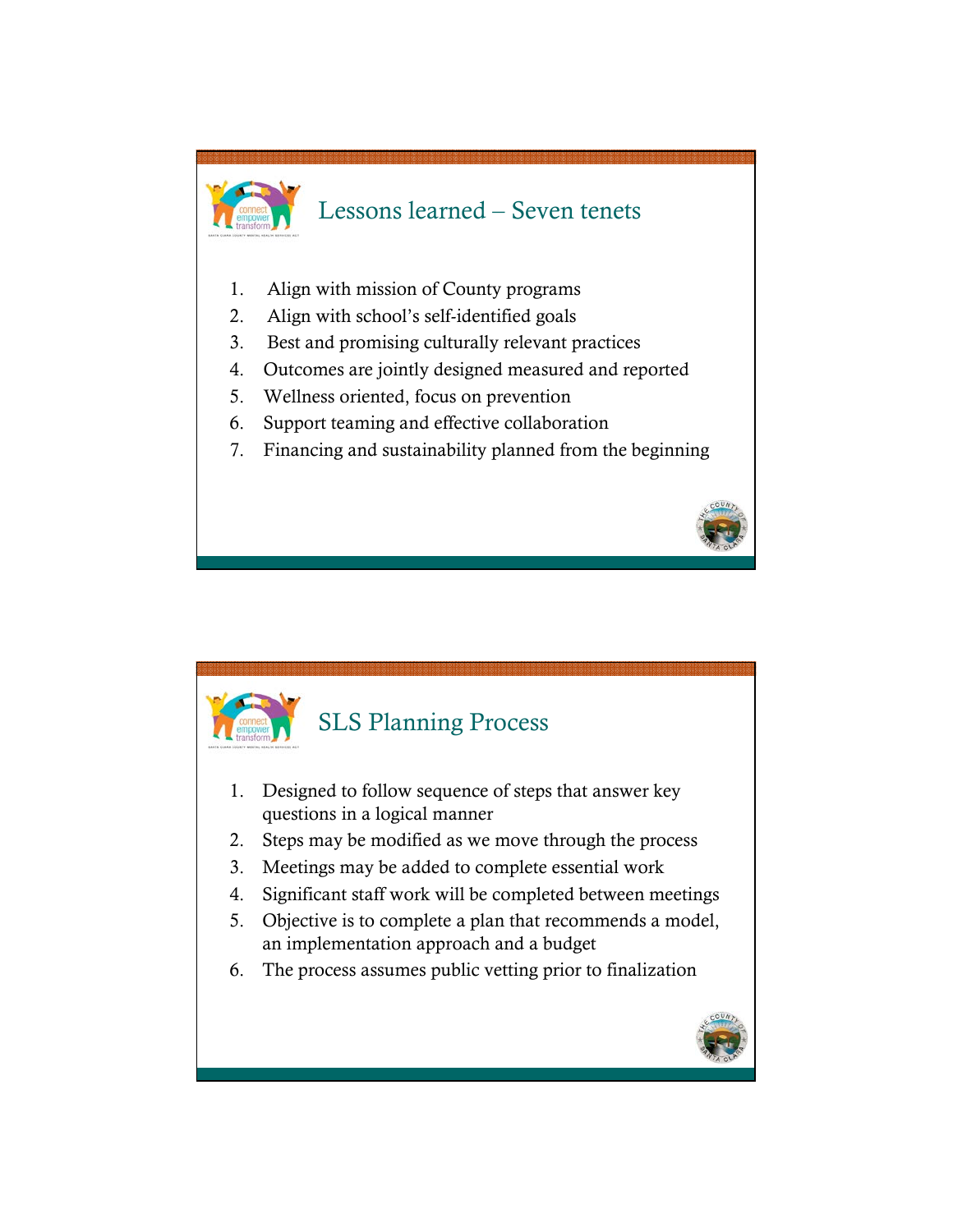

- Cooperate with the process, including scope and intent
- Wait to be recognized before you speak
- Keep your comments brief and constructive
- Stay with the topic at hand
- Listen actively and allow everyone a chance to speak
- Be respectful of differing perspectives and opinions
- Work toward agreement: "I can live with it" consensus
- Use the color-coded "gradients of agreement" cards
- Be open to new ideas and be expansive in your thinking



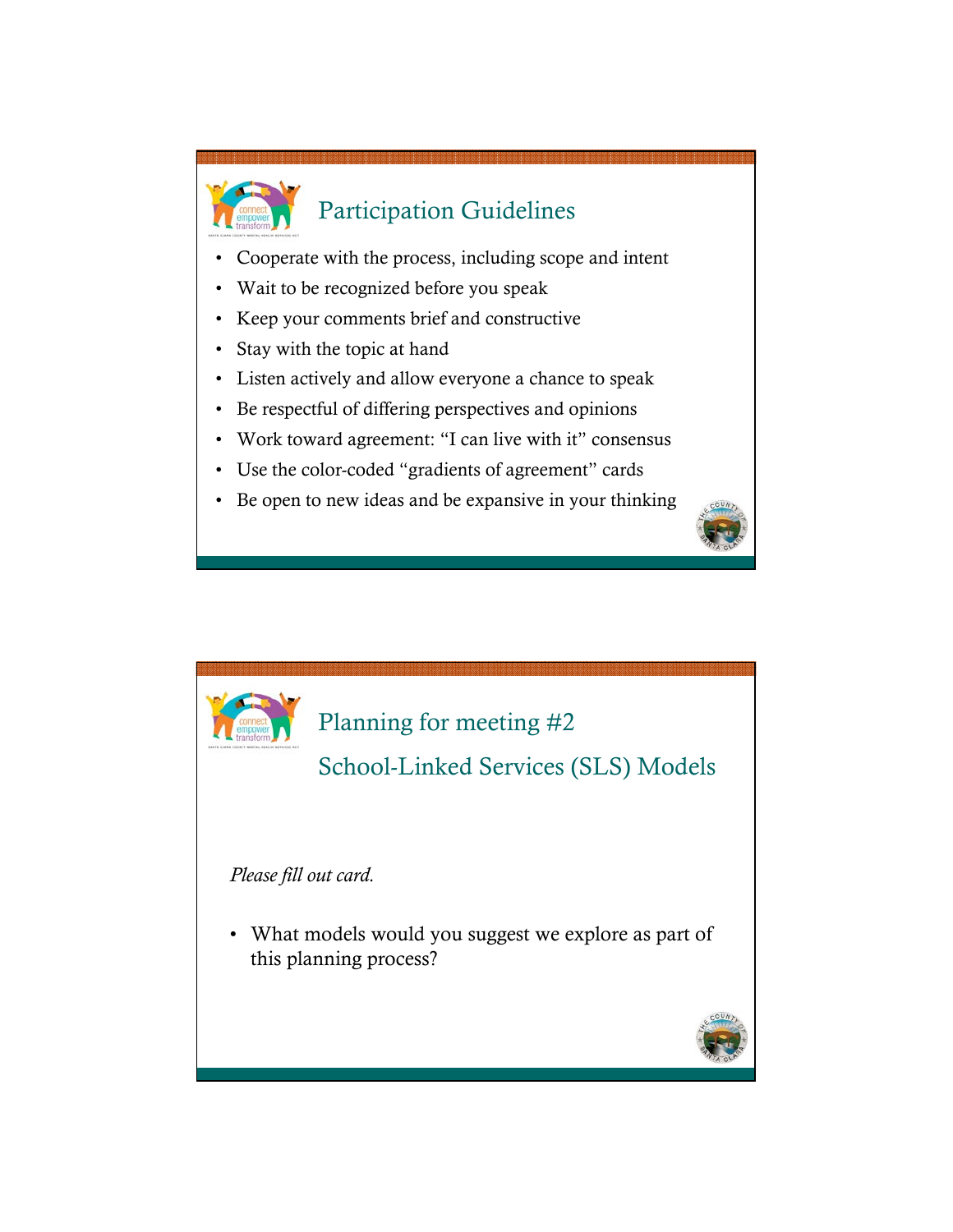# SLS Planning Team Contact Information

| Nancy Pena        | Nancy.Pena@hhs.sccgov.org      | (408) 885-5782 |
|-------------------|--------------------------------|----------------|
| Sherri Terao      | Sherri.Terao@hhs.sccgov.org    | (408) 885-5776 |
| Ky Le             | Ky.Le@hhs.sccgov.org           | (408) 885-7543 |
| Lien Cao          | Lien.Cao@hhs.sccgov.org        | (408) 793-5859 |
| Rabia Chaudhry    | Rabia.Chaudhry@bos.sccgov.org  | (408) 299-5030 |
| Gina Sessions     | $Gina.$ Sessions@hhs.ssa.gov   | (408) 491-6800 |
| Carolyn Verheyen  | Carolynv@migcom.com            | (510) 845-7549 |
| Sarah Davis       | $Sarahd(\partial m)$ igcom.com | (510) 845-7549 |
| Jean McCorquodale | Jmprowriter@gmail.com          |                |
| Lily Huynh        | Lily.Huynh@hhssccegov.org      | (408) 793-5846 |
|                   |                                |                |

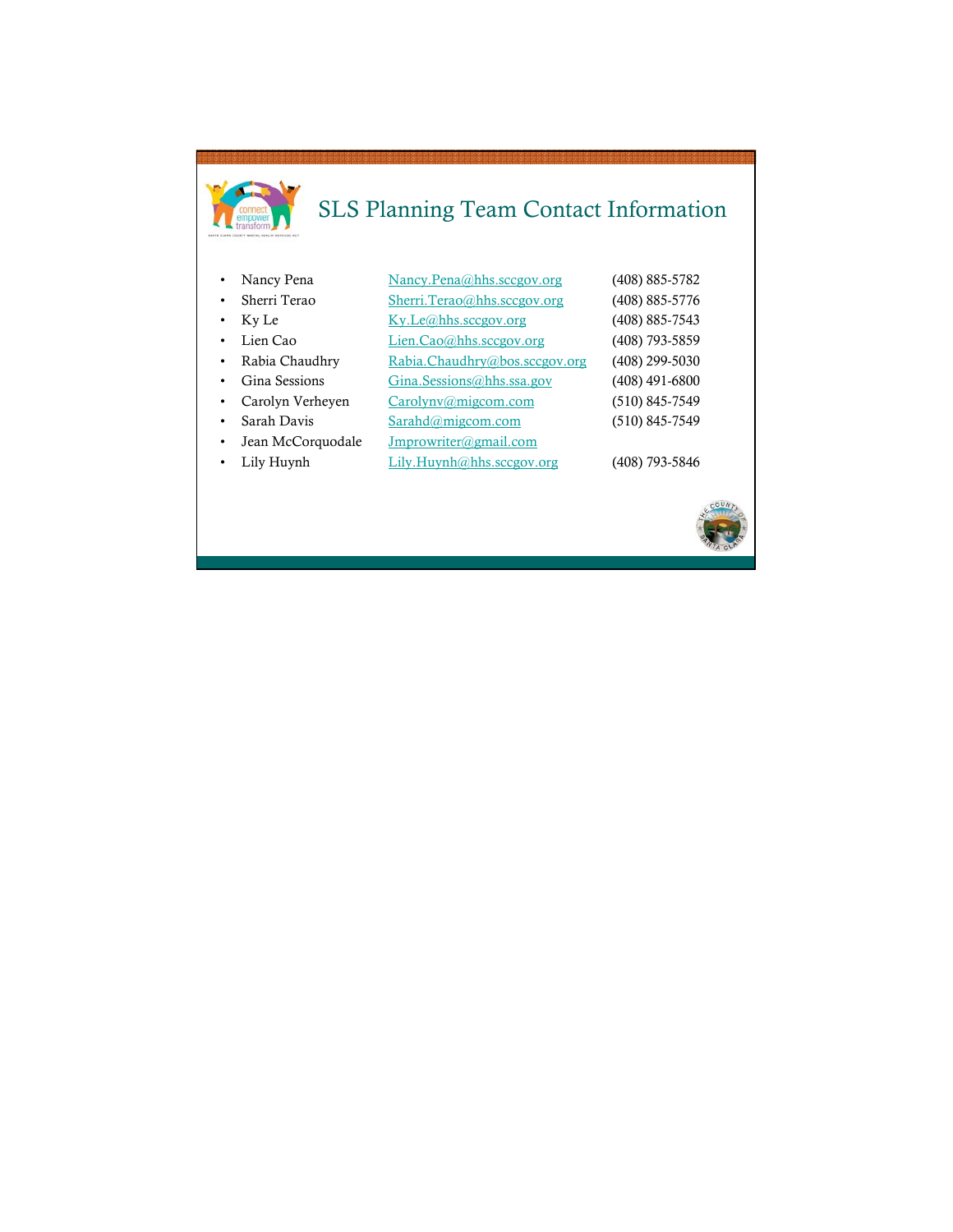# School Linked Services Strategic Planning Process Overview

# Logic Model to Define New SLS Target Population, Desired Results and Service Delivery Model

| Orientation and<br>Engagement<br>Why are we<br>here?                                                                                                                                                                                                          | Learning and<br><b>Visioning</b><br>What results do<br>we want?                                                                                                                                                                                                        | <b>Understanding</b><br>the Current State<br>Where do we<br>stand now?                                                                                                                                                                                                                                                               | <b>Defining Success</b><br>How will we<br>measure our<br>success?                                                                                                                                                                                                                                                     | <b>Setting the Course</b><br><b>What interventions</b><br>will achieve the<br>results we want?                                                                                                                                                                                                            | <b>Vetting the Plan</b><br>Do stakeholders<br>agree with the plan?                                                                                                                                                                        | <b>Finalizing the Plan</b><br><b>What changes</b><br>should we make to<br>improve the plan?                                                              | <b>Completing the Plan</b><br>Who needs to<br>approve the plan?                                                                |  |
|---------------------------------------------------------------------------------------------------------------------------------------------------------------------------------------------------------------------------------------------------------------|------------------------------------------------------------------------------------------------------------------------------------------------------------------------------------------------------------------------------------------------------------------------|--------------------------------------------------------------------------------------------------------------------------------------------------------------------------------------------------------------------------------------------------------------------------------------------------------------------------------------|-----------------------------------------------------------------------------------------------------------------------------------------------------------------------------------------------------------------------------------------------------------------------------------------------------------------------|-----------------------------------------------------------------------------------------------------------------------------------------------------------------------------------------------------------------------------------------------------------------------------------------------------------|-------------------------------------------------------------------------------------------------------------------------------------------------------------------------------------------------------------------------------------------|----------------------------------------------------------------------------------------------------------------------------------------------------------|--------------------------------------------------------------------------------------------------------------------------------|--|
| <b>Meeting Objectives</b>                                                                                                                                                                                                                                     |                                                                                                                                                                                                                                                                        |                                                                                                                                                                                                                                                                                                                                      |                                                                                                                                                                                                                                                                                                                       |                                                                                                                                                                                                                                                                                                           |                                                                                                                                                                                                                                           |                                                                                                                                                          |                                                                                                                                |  |
| #1                                                                                                                                                                                                                                                            | #2                                                                                                                                                                                                                                                                     | #3                                                                                                                                                                                                                                                                                                                                   | #4                                                                                                                                                                                                                                                                                                                    | #5                                                                                                                                                                                                                                                                                                        | #6                                                                                                                                                                                                                                        | #7                                                                                                                                                       | #8                                                                                                                             |  |
| April 11, 2011<br>$\triangleright$ Sponsors outline purpose<br>and desired result<br>$\triangleright$ Members understand task<br>and process for completion<br>and commit to participate<br>and undertake the steps<br>identified for the next 7<br>meetings: | April 28, 2011<br>1. Review current SLS models<br>and results being achieved<br>nationwide;<br>2. Identify and prioritize target<br>population and key results<br>desired from the plan to be<br>completed;<br>3. Draft vision and values that<br>will drive the plan. | May (TBD)<br>4. Review current available<br>data on how kids are doing in<br>school and in other critical<br>domains (health, family,<br>community safety).<br>5. Review resource inventory of<br>current services provided.<br>6. Identify gaps, duplication,<br>and other issues related to<br>current service delivery<br>system. | June 9, 2011<br>7. Prioritize target pop and<br>needs to be addressed in<br>new SLS plan;<br>8. Identify child, family and<br>school, community and<br>service measures and<br>indicators to track<br>outcomes.<br>9. Determine criteria for how<br>new delivery model and<br>specific services should be<br>decided. | <b>August 25, 2011</b><br>10. Review model options and<br>estimated resources and<br>costs;<br>11. Select service model most<br>likely to address needs and<br>achieve desired results:<br>12. Consider implementation<br>approaches;<br>13. Agree on plan to seek<br>stakeholder input on draft<br>plan. | <b>September 20, 2011</b><br>14. Hold focus groups and town<br>hall sessions to seek input<br>on the draft plan;<br>15. Summarize feedback and<br>proposed changes.<br>16. Finalize draft plan, budget<br>and implementation<br>approach. | <b>October 26, 2011</b><br>17. Review changes and agree<br>on final plan budget and<br>recommended<br>implementation;<br>18. Agree on final plan format; | <b>November (TBD)</b><br>19. Review final plan;<br>20. Finalize plan distribution and<br>communication plan;<br>21. Celebrate! |  |
|                                                                                                                                                                                                                                                               | <b>Draft Meeting Agendas</b>                                                                                                                                                                                                                                           |                                                                                                                                                                                                                                                                                                                                      |                                                                                                                                                                                                                                                                                                                       |                                                                                                                                                                                                                                                                                                           |                                                                                                                                                                                                                                           |                                                                                                                                                          |                                                                                                                                |  |
| 1. Welcome and Purpose<br>2. Group Introductions<br>3.<br>Review of SLS History and<br><b>Tenets</b><br><b>Review Planning Process</b><br>4.<br>5. Review Process and<br><b>Participation Guidelines</b><br>6. Next steps and closing                         | 1. Welcome/Agenda Review<br>2. Quick Review/Ramp Up<br>3. Presentation on Current<br>Research/Outcomes on SLS<br>Reflections on SCC Desired<br>$\mathbf{4}$ .<br>Results<br>5.<br>Review Vision & Values<br>6. Interim Work<br>7. Next Meeting Agenda                  | Welcome/Agenda Review<br>1.<br>2.<br>Quick Review/Ramp Up<br>3.<br>Review of Data<br>4.<br><b>Review of Resources</b><br>5.<br>Identify & Prioritize Gaps<br>6. Interim Work<br>7.<br>Next Meeting Agenda                                                                                                                            | 1. Welcome/Agenda Review<br>2. Quick Review/Ramp Up<br>3. Finalize Critical SLS Needs<br>4. Identify Key Measures and<br>Indicators<br>5. Discuss SLS Model Selection<br>Criteria<br>6. Interim Work<br>7. Next Meeting Agenda                                                                                        | 1. Welcome/Agenda Review<br>2. Quick Review/Ramp Up<br>3. Finalize Recommend SLS<br>Model<br>4. Discuss and Recommend<br><b>Implementation Approaches</b><br>5. Discuss and Recommend<br>Stakeholder Input Plan<br>6. Next Meeting Agenda                                                                 | 1. Welcome/Agenda<br>2. Quick Review/Ramp Up<br>3. Review Draft Summary of<br>Plan to Date<br>4. Review Stakeholder Input<br>Summary and Agree on<br>Changes<br>5. Interim Work<br>6. Next Meeting Agenda                                 | 1. Welcome/Agenda<br>2. Quick Review/Ramp Up<br>3. Finalize Draft Plan<br>4. Interim Work<br>5. Next Meeting Agenda                                      | 1. Welcome/Agenda Review<br>2.<br><b>Final Plan Review</b><br>3.<br><b>Outline next Steps</b><br>4. Thanks and Congratulations |  |
| <b>Meeting Materials</b>                                                                                                                                                                                                                                      |                                                                                                                                                                                                                                                                        |                                                                                                                                                                                                                                                                                                                                      |                                                                                                                                                                                                                                                                                                                       |                                                                                                                                                                                                                                                                                                           |                                                                                                                                                                                                                                           |                                                                                                                                                          |                                                                                                                                |  |
| Agenda<br>Power point handout<br>٠.<br>Invite letter<br>$\blacksquare$<br>List of members<br>$\blacksquare$<br><b>Planning Overview</b><br>■ SLS Transmittal to CSFC                                                                                          | Agenda<br>• Power point handout<br>Summary of last meeting: SLS<br>planning purpose and<br>background<br>• Presentation handout                                                                                                                                        | Agenda<br>• Power point handout<br>Summary of last meeting:<br>vision, values, desired<br>outcomes, key elements of<br>new SLS                                                                                                                                                                                                       | - Agenda<br>• Power point handout<br>Summary of last meeting:<br>Needs to school outcomes<br>by category data and<br>education needs                                                                                                                                                                                  | - Agenda<br>• Power point handout<br>• Summary of last meeting:<br>priority needs, success<br>measures, intervention<br>criteria                                                                                                                                                                          | Agenda<br>• Power point handout<br>■ Summary of plan to date<br>■ Summary of stakeholder<br>input                                                                                                                                         | Agenda<br>• Power point handout<br>• Draft Final Plan                                                                                                    | Agenda<br>$\blacksquare$<br>$\mathbf{H}^{\mathrm{max}}$<br><b>Final Plan</b>                                                   |  |